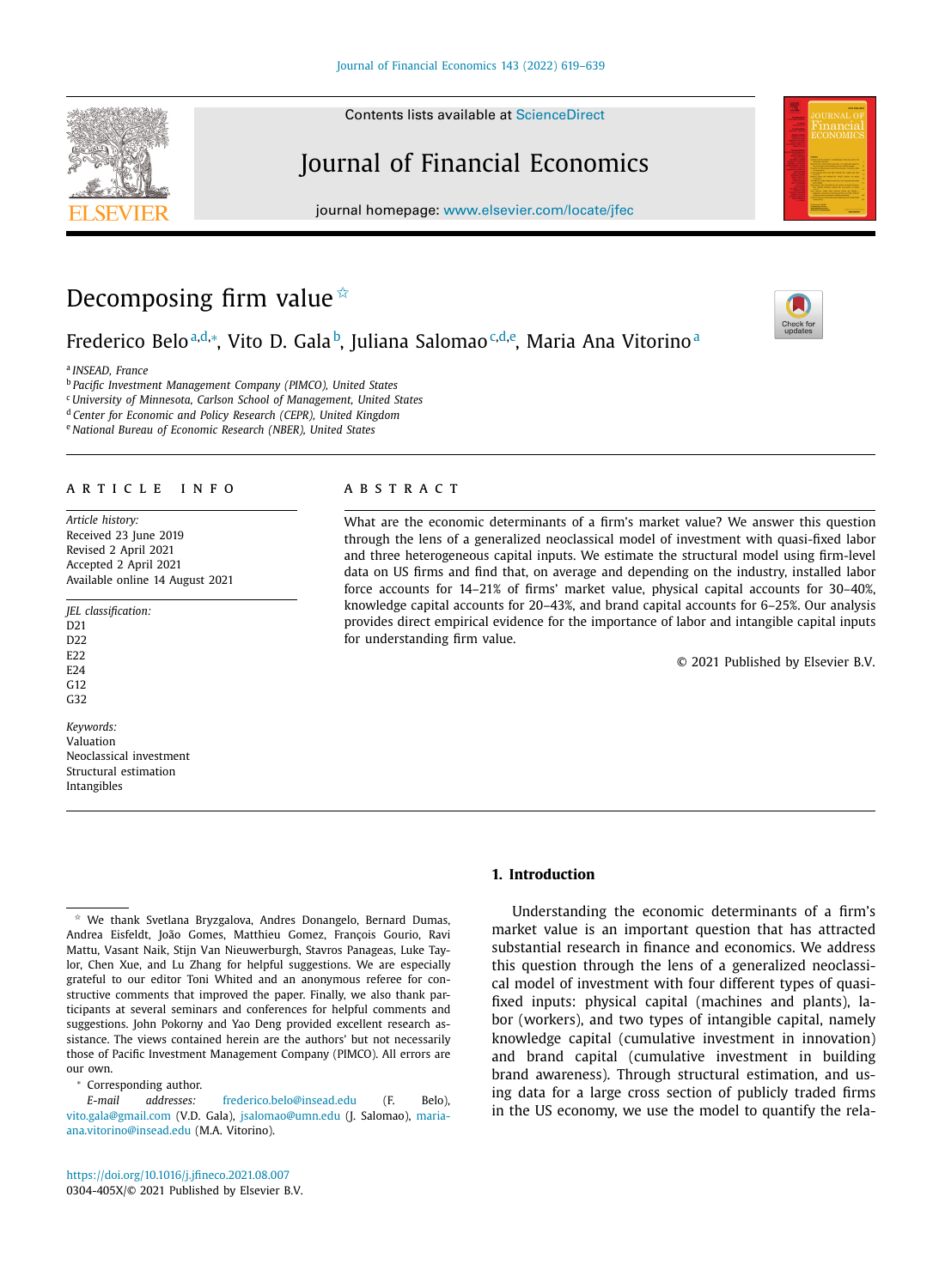tive importance of the various capital inputs and labor for understanding firms' market values, both across industries and over time.

In the model, changing the quantity of the capital inputs and labor is costly, which we capture through standard adjustment cost functions. The firm's equilibrium market value depends on the shadow price and on the stock of each input, and the shadow prices can be inferred from investment and hiring data through the specification of the adjustment costs functions. When the operating profit function and the adjustment costs functions are homogeneous of degree one, the market value of each input is given by the product of the input's shadow price and its corresponding stock variable. The total market value of the firm is then the sum of the market value of all the inputs, and this additive property allows us to compute the contribution of each input for the firm's value in a straightforward manner.

To take the model to the data, we need to measure the firm-level stocks of each capital input and labor. For physical capital and labor, the data is readily available from firms' 10-K reports. For knowledge capital and brand capital, the capital stock data is not readily available given the intangible nature of these inputs. Following previous studies, we construct firm-level measures of knowledge capital stock and brand capital stock from accounting data on research and development (R&D) expenses, and advertising expenses, respectively. Accordingly, we interpret R&D expenses as a firm's investment to generate new or improve current ideas. Similarly, we interpret advertising expenses as a firm's investment to increase brand awareness. We cumulate these expenditures using the perpetual inventory method to obtain the capital stocks for knowledge capital and brand capital.

We estimate the model by minimizing the distance between the observed and the model-implied firm valuation ratios. To reduce regression noise, we estimate the model using portfolio-level moments as in Belo et al. [\(2013\)](#page-20-0) (henceforth BXZ) and Liu et al. [\(2009\)](#page-20-0) (henceforth LWZ).

We perform the estimation in a pooled sample that includes all firms in the economy, and also separately within different industries. Following Belo et al. [\(2017\),](#page-20-0) we split the sample into low and high labor-skill industries (henceforth low- and high-skill industries), based on the industry-level average fraction of workers who are classified as high-skill workers in each industry. To a first approximation these industries correspond to low- and hightech sectors of the economy.

We modify the portfolio-level estimation procedure in BXZ and LWZ in two important ways. First, we estimate the model parameters by targeting the cross-sectional portfolio-level mean rather than the portfolio-level aggregate valuation ratio. This modification avoids aggregation bias thus allowing us to recover the true firm-level structural parameters. Second, we match the realized time series of the portfolio-level valuation ratios as close as possible, as opposed to simply their time-series average. This modification is important in the context of our analysis to account for the time-varying contribution of the different inputs to firm value.

Our main empirical findings can be summarized as follows. In the pooled sample, the model performs well in explaining both the time-series and the cross-sectional variation of the valuation ratios, with a time-series  $R^2$  of 61% and a cross-sectional  $R^2$  of 94%. The model fit is particularly good in high-skill industries, with a time-series *R*<sup>2</sup> of 60%, whereas in the low-skill industries the model fit is more modest, with a time-series  $R^2$  of 38%. The crosssectional fit is good in both low- and high-skill industries, with cross-sectional  $R^2$ *s* above 94%. The model fit is significantly better than the fit of the standard one-physicalcapital input model, especially in the time series dimension where the  $R^2$  of the standard one-physical-capital input model is only 0% in low-skill industries and 21% in high-skill industries.

Importantly, the structural model estimates allow us to quantitatively evaluate the relative contribution of each input for firm value. In the pooled sample, and depending on how the data is aggregated for reporting purposes, we find that, on average, physical capital accounts for 22 to 30% of firms' market value, installed labor force accounts for 23 to 27%, knowledge capital accounts for 38 to 47%, and brand capital accounts for the remaining 5 to 9%. Thus, on average, the non-physical capital inputs account for the majority of firms' market value, with a share between 70 and 80%.

The relative contribution of the capital and labor inputs for firms' market value varies across industries. On average, the contribution of physical capital for firm value is higher in low-skill industries than in high-skill industries, with ranges of 40 to 43% and 21 to 30%, respectively. Related, the contribution of labor and knowledge capital for firm value increases with the average labor-skill level of the industry. In low-skill industries, the contribution of labor and knowledge capital is, on average, only 14 to 18% and 20 to 22%, respectively, whereas in high-skill industries the contribution is 21 to 24% and 43 to 51%, respectively. These results suggest that adding labor and knowledge capital to the one-physical-capital input model is especially important for understanding the valuation of firms in high-skill industries.

In addition, we find that the contribution of brand capital for firm value decreases with the average labor-skill level of the industry. Brand capital is important in lowskill industries, where it accounts on average for 17 to 25% of firm value, but it matters less in high-skill industries where it accounts on average for only 3 to 6% of firm value. Thus, our estimates show that, even though intangible capital is overall an important component of firms' market value across all industries, the type of intangible capital – knowledge or brand capital – that matters the most for firm value varies across industries. This result highlights the importance of considering heterogeneous types of intangible capital in empirical work.

The relative contribution of the capital and labor inputs for firms' market value also varies over time. In the pooled sample, the contribution of knowledge capital for firm value increased significantly from 25% in the 1970s to 45% in the 2010s, while the importance of physical capital decreased significantly from 43% in the 1970s to 23% in the 2010s. The contributions of labor and brand capital for firm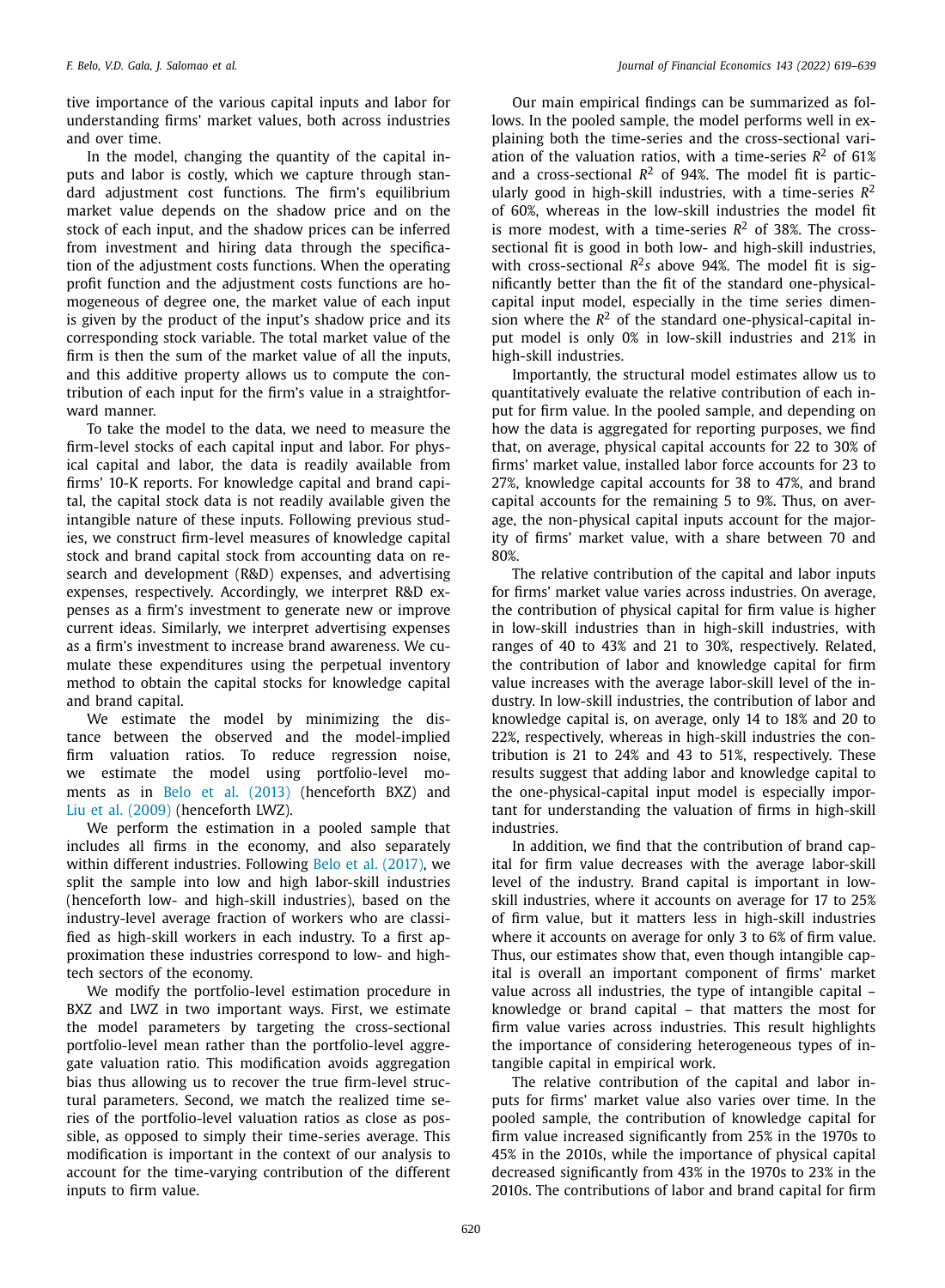value have remained relatively constant over the last four decades. The increase in the contribution of knowledge capital for firm value and the decline in the contribution of physical capital happened in both low- and high-skill industries, although the change was more pronounced in high-skill industries. This evidence suggests that the trends in the relative contribution of the inputs observed in the pooled sample cannot be simply attributed to changes in the industry composition of the US economy, but rather seems to be mainly driven by a common trend in the economy.

What explains the estimated firm value decomposition? As noted, the value of each input is determined by the product of the input's shadow price and its book value. In equilibrium, the shadow price of each input equals its marginal investment cost, which depends on investment and hiring and on the adjustment cost parameters. In particular, all else equal, the more costly it is to adjust inputs to changing economic conditions, the more valuable the existing stock of the inputs. Thus, understanding the adjustment costs estimates is important for understanding the relative contribution of each input for firm value.

Our estimates show that adjusting the four inputs in response to changing economic conditions is fairly costly, especially labor and knowledge capital. Using the estimates from the pooled sample, we find that a firm's annual labor adjustment costs represent, on average, about 6.5% of total annual sales. In addition, knowledge capital adjustment costs represent, on average, about 10% of total annual sales. These figures are significantly higher than the physical capital and brand capital average adjustment costs of about 0.9% and 0.5% of total annual sales, respectively. The adjustment costs estimates of the different capital and labor inputs vary across industries, and, except for brand capital, are higher in high-skill industries than in low-skill industries. Overall, this evidence confirms that it is rather difficult, and hence costly, to build up a highly skilled labor force and innovative knowledge base, both of which represent fairly scarce, and hence valuable, economic resources.

Taken together, our analysis shows that non-physical capital inputs are quantitatively important determinants of firms' market values, and hence provides direct empirical evidence supporting models with multiple inputs as sources of firm value.

The rest of the paper proceeds as follows. Section 2 discusses the related literature. [Section](#page-3-0) 3 presents the model. [Section](#page-4-0) 4 introduces the functional forms and describes the estimation procedure and the data. [Section](#page-8-0) 5 presents the empirical results. Finally, [Section](#page-17-0) 6 concludes. A separate appendix with additional results and robustness checks is available online.

# **2. Related literature**

Our work is closely related to the large literature on firm valuation.<sup>1</sup> We extend the supply approach to valuation developed in BXZ, which builds on previous work by Barnett and [Sakellaris](#page-20-0) (1999), to a setup in which multiple and heterogeneous quasi-fixed capital and labor inputs contribute to a firm's market value. Hence, our work is also related to the literature on labor demand and capital investment which investigates the importance of capital heterogeneity and capital and labor adjustment costs for understanding firms' investment and hiring dynamics.<sup>2</sup> We contribute to this literature by providing new structural estimates of adjustment costs for multiple types of capital and labor inputs using asset prices, which can be used to guide future research with models featuring multiple inputs.

Following the important work of [Ohlson](#page-20-0) (1995), a large number of empirical studies have, similar to our approach, regressed firm valuation ratios on several firm characteristics. We differ from most of these empirical studies in that our estimates are grounded in economic theory and thus have a structural interpretation.

Hall [\(2001\)](#page-20-0) and [McGrattan](#page-20-0) and Prescott (2000) show that intangible capital matters for understanding aggregate stock market valuations. Li and Liu [\(2012\)](#page-20-0) and [Vitorino](#page-20-0) (2014) confirm the importance of intangible capital for firm-level valuation in a neoclasssical model via structural estimation. We build on their work by considering a more general model of the firm that includes heterogeneous intangible capital (knowledge and brand capital) inputs, and also quasi-fixed labor.

Eisfeldt and [Papanikolaou](#page-20-0) (2013) show that firms with more organization capital, a form of intangible capital, are riskier than firms with less [organization](#page-20-0) capital. Peters and Taylor (2017) incorporate organization capital into the measurement of a novel proxy for the Tobin's Q which explains total firm investment in physical and intangible capital better than standard proxies. Following Lev and Rad[hakrishnan](#page-20-0) (2005), the previous two papers construct a measure of organization capital from selling, general, and administrative (SG&A) expenses accounting data. This is a broad measure capturing the value of the labor force (as it accounts for the costs of training workers), knowledge capital (as it often includes R&D expenditures), and brand capital (as it accounts for advertising expenses), and which also includes other operational expenses. $3$  We provide a detailed decomposition of firm value by using measures of the separate components of intangible capital instead of this broader measure. In [Section](#page-16-0) 5.7 we also discuss the estimation results based on a version of the model using organization capital.

Falato et al. [\(2014\),](#page-20-0) building on earlier work by [Corrado](#page-20-0) et al. (2009) and [Corrado](#page-20-0) and Hulten (2010), measure intangible capital from past R&D expenses accounting data, and show that intangible capital is the most important firm-level determinant of corporate cash holdings. We

<sup>&</sup>lt;sup>1</sup> See BXZ for an overview of this literature in Finance, Economics, and Accounting.

<sup>2</sup> Bond and Van [Reenen](#page-20-0) (2007) survey the labor demand and capital investment literature. A noncomprehensive list of studies examining the importance of capital heterogeneity include Abel [\(1985\),](#page-20-0) Abel and [Eberly,](#page-20-0) 2001, [Hayashi](#page-20-0) and Inoue (1991), [Chirinko](#page-20-0) (1993), and [Gonçalves](#page-20-0) et al. (2020).

<sup>&</sup>lt;sup>3</sup> As discussed in Peters and Taylor [\(2017\),](#page-20-0) companies typically report SG&A, and R&D separately, but Compustat almost always adds R&D expenses to SG&A reporting them together in the variable XSGA.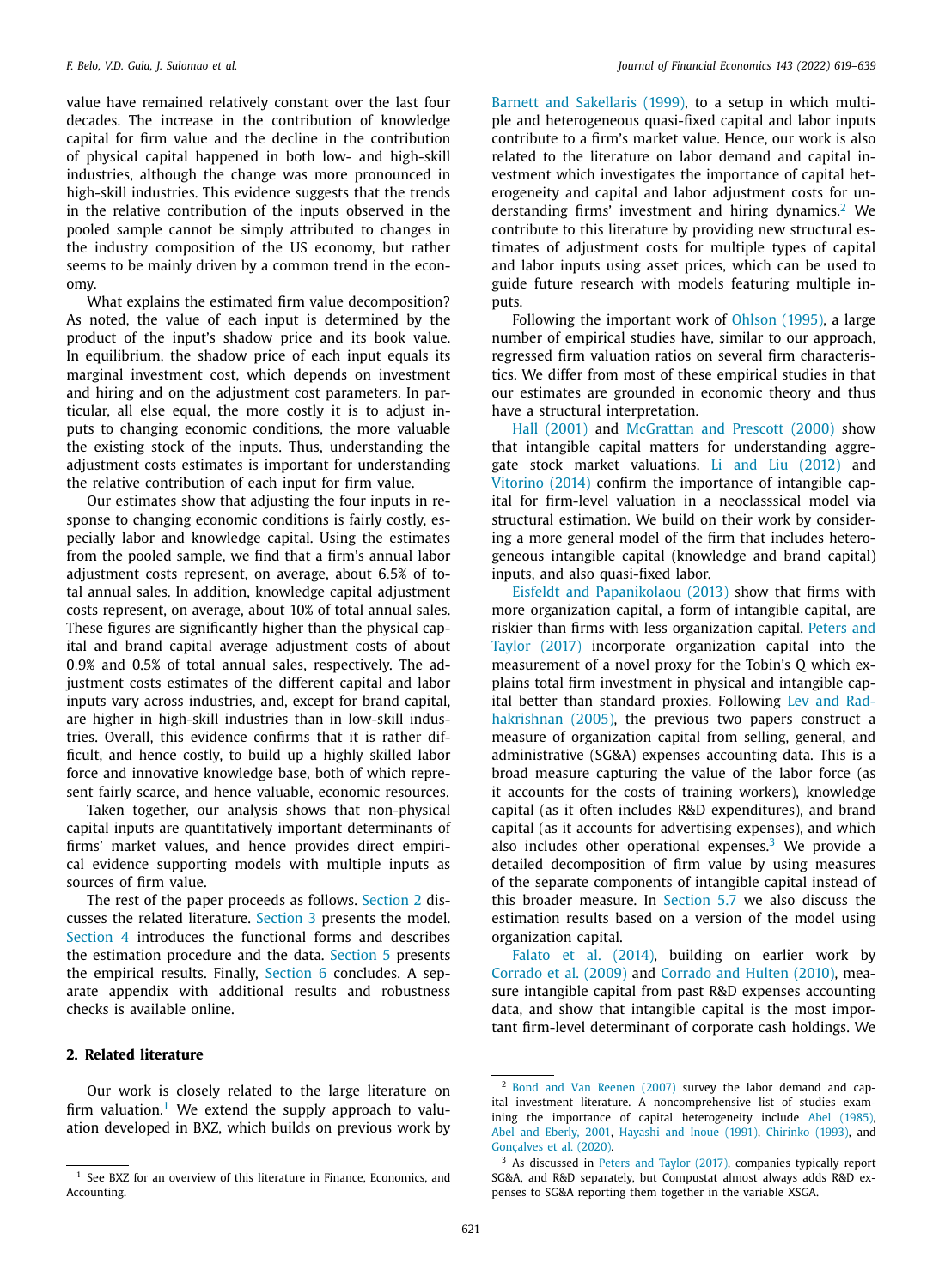<span id="page-3-0"></span>provide additional evidence of the importance of intangible capital from a firm valuation perspective.

Merz and Yashiv [\(2007\)](#page-20-0) show that labor matters for understanding the dynamics of the aggregate stock market value. Building on [Cochrane](#page-20-0) (1991), they estimate a model of an aggregate representative firm facing adjustment costs in both physical capital and labor. We extend Merz and Yashiv (2007)'s setup by including two [additional](#page-20-0) types of costly intangible capital, and performing the analysis at the firm-level, which allows us to exploit not only time-series data, but also firm-level cross-sectional data.

# **3. The model of the firm**

We consider a neoclassical model of the firm as in LWZ/BXZ, extended to a setup with several quasi-fixed inputs. Time is discrete and the horizon infinite. Firms choose costlessly adjustable inputs (e.g., materials, energy) each period, while taking their prices as given, to maximize operating profits (revenues minus the expenditures on these inputs). Because we treat labor and intangible capital as quasi-fixed inputs, the labor costs and the investments in intangible capital are excluded from our definition of operating profits. Then, taking these operating profits as given, firms optimally choose the physical and intangible capital investments, hiring, and debt to maximize their market value of equity.

To save on notation, we denote a firm's *i* set of capital and labor input stocks at time  $t$ , as  $K_{it}$  (variables in bold represent a vector). This set includes the physical capital stock  $(K_{it}^P)$ , the labor stock  $(L_{it})$ , the knowledge capital stock ( $K_{it}^K$ ), and the brand capital stock ( $K_{it}^B$ ). Similarly, we denote a firm's *i* set of investments in the different inputs (hiring in the case of the labor input) at time  $t$ , as  $I_{it}$ . This set includes the investment in physical capital  $(I<sub>i</sub><sup>p</sup>)$ , the investment in labor stock, that is, gross hiring (*Hit*), the investment in knowledge capital  $(I^K_{it})$ , and the investment in brand capital  $(I_{it}^B)$ .

The laws of motion of the firm's capital inputs and labor force are given by:

$$
K_{it+1}^{P} = I_{it}^{P} + (1 - \delta_{it}^{P})K_{it}^{P}
$$
 (1)

$$
L_{it+1} = H_{it} + (1 - \delta_{it}^L) L_{it}
$$
 (2)

$$
K_{it+1}^{K} = I_{it}^{K} + (1 - \delta_{it}^{K})K_{it}^{K}
$$
\n(3)

$$
K_{it+1}^B = I_{it}^B + (1 - \delta_{it}^B)K_{it}^B,
$$
\n(4)

where  $\delta_{it}^P$ ,  $\delta_{it}^K$ , and  $\delta_{it}^B$  are the exogenous depreciation rates of physical, knowledge, and brand capital, respectively. δ*<sup>L</sup> it* is the employee quit rate, i.e., the rate at which the workers leave the firm for voluntary reasons.

### *3.1. Technology*

The operating profit function for firm *i* at time *t* is  $\Pi_{it} \equiv \Pi(K_{it}, X_{it})$ , in which  $X_{it}$  denotes a vector of exogenous aggregate and firm-specific shocks. Firms incur adjustment costs when investing and hiring. The adjustment costs function is denoted by  $C_{it} \equiv C(I_{it}, K_{it})$ . This function is increasing and convex in investment and hiring, and decreasing in the capital stocks and the labor force. For physical and intangible capital inputs the adjustment costs include, for example, planning and installation costs, and costs related with production being temporarily interrupted. For labor, these costs include the costs of hiring and firing workers and the costs of training new workers, among other costs. We assume that the firm's operating profit function and adjustment costs function are both homogeneous of degree one and we specify the functional forms in the empirical section below.

# *3.2. Taxable profits and firm's payouts*

Firms can issue debt to finance their operations. $4$  At the beginning of time *t*, firm *i* issues an amount of debt, denoted  $B_{it+1}$ , which must be repaid at the beginning of time  $t + 1$ . The gross corporate bond return on  $B_{it}$  is denoted  $r^B_{it}$ .

We can write taxable corporate profits, denoted *TCP*, as operating profits minus intangible capital investments (which are expensed), labor costs, physical capital depreciation, adjustment costs, and interest expense:

$$
TCP_{it} = \Pi_{it} - I_{it}^K - I_{it}^B - W_{it}L_{it} - \delta_{it}^P K_{it}^P - C_{it} - (r_{it}^B - 1)B_{it}.
$$

Thus, adjustment costs are expensed, consistent with treating them as foregone operating profits.

Let  $\tau_{it}$  be the corporate tax rate. The firm's payout, denoted *D*, is then given by: $5$ 

$$
D_{it} = (1 - \tau_t) [\Pi_{it} - C_{it} - I_{it}^K - I_{it}^B - W_{it} L_{it}] - I_{it}^P + B_{it+1}
$$
  
-
$$
-r_{it}^B B_{it} + \tau_t \delta_{it}^P K_{it}^P + \tau_t (r_{it}^B - 1) B_{it},
$$
 (5)

in which  $\tau_t \delta^P_{it} K^P_{it}$  is the depreciation tax shield, and  $\tau_t (r^B_{it} - r^B_{it})$  $1)$  $B_{it}$  is the interest tax shield.

#### *3.3. Equity value*

Firm *i* takes the stochastic discount factor, denoted  $M_{t+\Delta t}$ , from period *t* to  $\Delta t$  as given when maximizing its cum-dividend market value of equity:

$$
V_{it} = \max_{\{\mathbf{I}_{it+\Delta t}, \mathbf{K}_{it+\Delta t+1}, B_{it+\Delta t+1}\}_{\Delta t=0}^{\infty}} E_t \left[ \sum_{\Delta t=0}^{\infty} M_{t+\Delta t} D_{it+\Delta t} \right],
$$
(6)

subject to a transversality condition given by  $\lim_{T\to\infty} E_t[M_{t+T}B_{it+T+1}] = 0$ , and the laws of motion for the capital inputs and labor given by Eqs.  $(1)$  to  $(4)$ .

Let  $P_{it} = V_{it} - D_{it}$  be the ex-dividend equity value. In [Appendix](#page-17-0) A we show that, given the homogeneity of degree one of the operating profit and adjustment costs functions, the firm's value maximization implies that:

$$
P_{it} + B_{it+1} = q_{it}^P K_{it+1}^P + q_{it}^L L_{it+1} + q_{it}^K K_{it+1}^K + q_{it}^B K_{it+1}^B,
$$
 (7)

We include debt in the model to better fit the data, but other than that, for parsimonious reasons, we keep the financing side of the firm as simple as possible.

<sup>5</sup> Note that physical capital investment and intangible capital investments are treated differently given the different accounting rules. Investment in physical capital is spread out over time and expensed as depreciation, while the intangible capital costs (which in our case are R&D and advertising expenses) are mostly treated as expenses at the time that they occur.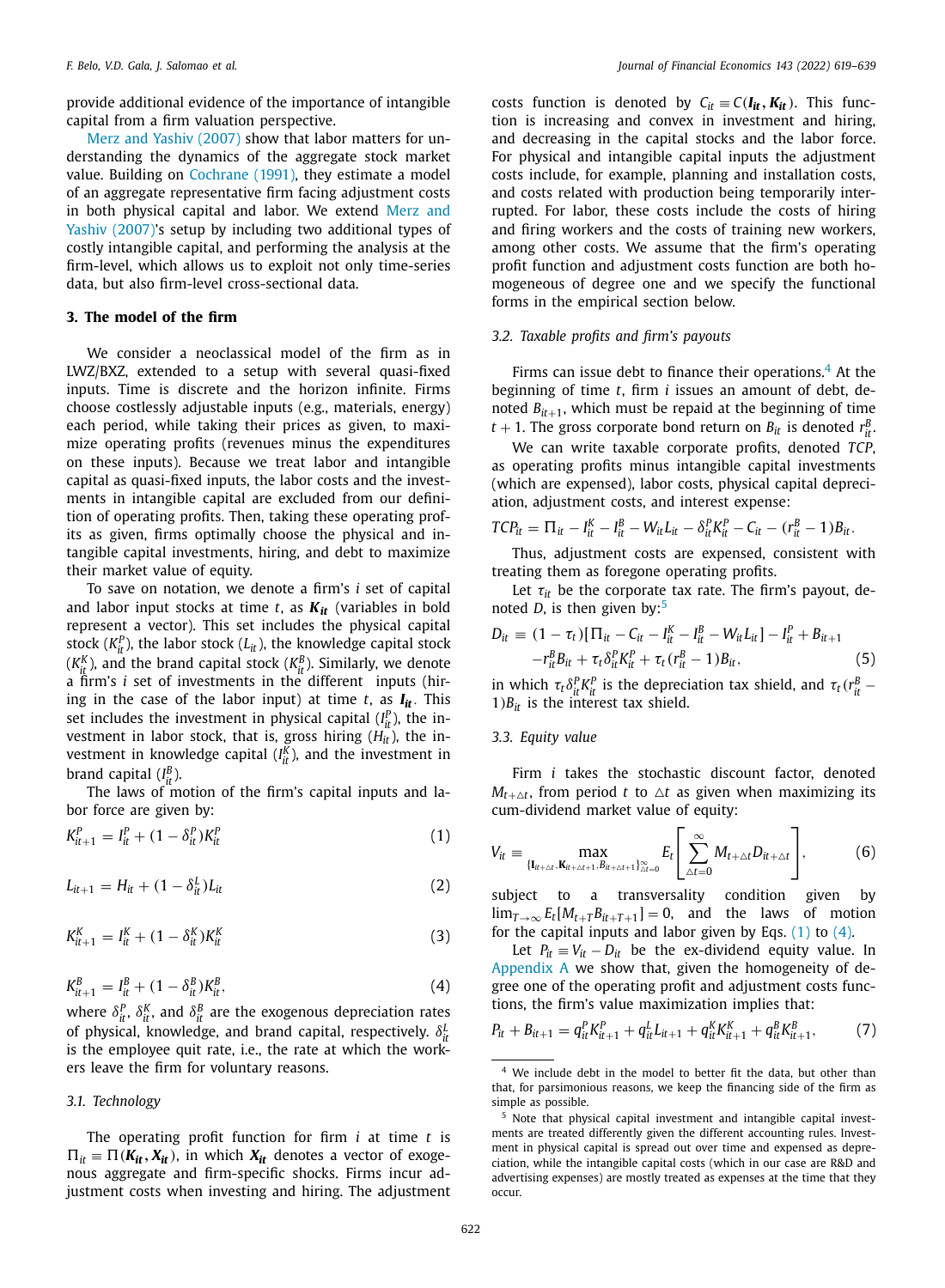#### <span id="page-4-0"></span>in which

$$
q_{it}^P \equiv 1 + (1 - \tau_t) \partial C_{it} / \partial I_{it}^P
$$
 (8)

$$
q_{it}^L \equiv (1 - \tau_t) \partial C_{it} / \partial H_{it} \tag{9}
$$

$$
q_{it}^K \equiv (1 - \tau_t) \big[ 1 + \partial C_{it} / \partial I_{it}^K \big] \tag{10}
$$

$$
q_{it}^B \equiv (1 - \tau_t) \left[ 1 + \partial C_{it} / \partial I_{it}^B \right], \tag{11}
$$

and ∂*Cit*/∂*x* denotes the first derivative of the adjustment costs function with respect to variable *x*, and  $q_{it}^P$ ,  $q_{it}^L$ ,  $q_{it}^R$ and  $q<sub>it</sub><sup>B</sup>$  measure the shadow prices of physical capital, labor, knowledge capital, and brand capital, respectively (i.e., the Lagrange multipliers of [Eqs.](#page-3-0)  $(1)$  to  $(4)$ ). The valuation [Eq.](#page-3-0) (7) is simply an extension of [Hayashi](#page-20-0) (1982)'s result to a multi-factor inputs setting.

According to [Eq.](#page-3-0) (7) the firm's market value is given by the sum of the value of the firm's installed labor and capital inputs. This additive feature allows us to compute the fraction of firm value that is attributed to each input (henceforth referred to simply as "input-shares") in a straightforward manner as follows:

$$
\mu_{it}^{P} = \frac{q_{it}^{P} K_{it+1}^{P}}{q_{it}^{P} K_{it+1}^{P} + q_{it}^{L} L_{it+1} + q_{it}^{K} K_{it+1}^{K} + q_{it}^{B} K_{it+1}^{B}} \tag{12}
$$

$$
\mu_{it}^L = \frac{q_{it}^L L_{it+1}}{q_{it}^P K_{it+1}^P + q_{it}^L L_{it+1} + q_{it}^K K_{it+1}^K + q_{it}^B K_{it+1}^B}
$$
(13)

$$
\mu_{it}^{K} = \frac{q_{it}^{K} K_{it+1}^{K}}{q_{it}^{P} K_{it+1}^{P} + q_{it}^{L} L_{it+1} + q_{it}^{K} K_{it+1}^{K} + q_{it}^{B} K_{it+1}^{B}} \tag{14}
$$

$$
\mu_{it}^{B} = \frac{q_{it}^{B} K_{it+1}^{B}}{q_{it}^{P} K_{it+1}^{P} + q_{it}^{L} L_{it+1} + q_{it}^{K} K_{it+1}^{K} + q_{it}^{B} K_{it+1}^{B}}.
$$
(15)

The fundamental goal of the empirical analysis is to characterize these input-shares, including their variation across industries and over time.

#### *3.4. Discussion of key model assumptions*

Our assumption that the firm's operating profit function and adjustment costs function are both homogeneous of degree one allows us to obtain a closed-form expression for the firm's equilibrium market value given in Eq. [\(7\),](#page-3-0) which depends on the model parameters and on firm-level data.<sup>6</sup> This greatly simplifies the empirical analysis because it allows us to estimate the structural model directly using observed data, as opposed to indirectly through data simulated from the model (for example, by using the simulated method of moments).

The assumption of homogeneity of degree one of the operating profit function does not necessarily imply that the goods market is perfectly competitive, nor that the firm's production function exhibits constant returns to scale. In the online appendix, we consider, as an example, the maximization problem of a firm with a production function that exhibits decreasing returns to scale in physical capital, and that faces a downward sloping demand curve (that is, the firm has market power). The firm's intangible capital does not enter its production function as an input but rather it affects consumer demand, since a higher stock of intangible capital, for example brand capital, can increase consumers' willingness to pay for the firm's goods. We show that, in this setup, there exists a set of parameter values for the demand and production functions in which the resulting operating profit function is homogeneous of degree one in the two capital inputs (physical and intangible capital).

The previous example further shows that knowledge or brand capital may matter for firm value not necessarily through their effect on production (as in the case of physical capital and labor), but through their effect on consumers' willingness to pay, and hence on firms' operating profits. Indeed, our model specification with a linearly homogeneous operating profit function in the four inputs can be also interpreted as a model of the firm in which the production function has decreasing returns to scale in physical capital and labor, and the firm has some market power, potentially driven by the firm's intangible (knowledge and brand) capital.

# **4. Estimation methodology and data**

In this section we specify the functional forms and describe the estimation procedure. In addition, we describe the data, including the measurement of the intangible capital stocks, and report descriptive statistics of the key variables used in the analysis.

#### *4.1. Functional forms*

The valuation [Eq.](#page-3-0) (7) only requires the specification of the adjustment costs function, not of the operating profit function. We consider the following quadratic adjustment costs function:

$$
C_{it} = \frac{\theta_P}{2} \left(\frac{I_{it}^P}{K_{it}^P}\right)^2 K_{it}^P + \frac{\theta_L}{2} \left(\frac{H_{it}}{L_{it}}\right)^2 W_{it} L_{it} + \frac{\theta_K}{2} \left(\frac{I_{it}^K}{K_{it}^K}\right)^2 K_{it}^K + \frac{\theta_B}{2} \left(\frac{I_{it}^B}{K_{it}^B}\right)^2 K_{it}^B
$$
\n(16)

in which  $W_{it}$  is the wage rate (which the firm takes as given), and  $\theta_P$ ,  $\theta_L$ ,  $\theta_K$ ,  $\theta_B$  > 0 are the parameters that control the magnitude of the adjustment costs of each input. Labor adjustment costs are proportional to the firm's wage bill, as in Bloom [\(2009\).](#page-20-0) This helps to make the units of the labor adjustment costs (measured in number of workers) similar to the other capital inputs which are measured in (real) dollar values.

This functional form implies that the shadow prices of labor and the capital inputs can be inferred from firm-level data on investment, hiring, capital and labor stocks, wages,

<sup>&</sup>lt;sup>6</sup> In the online appendix we estimate the operating profit function using the methods of Olley and Pakes [\(1996\)](#page-20-0) and [Ackerberg](#page-20-0) et al. (2015) and find empirical support for a linearly homogeneous specification.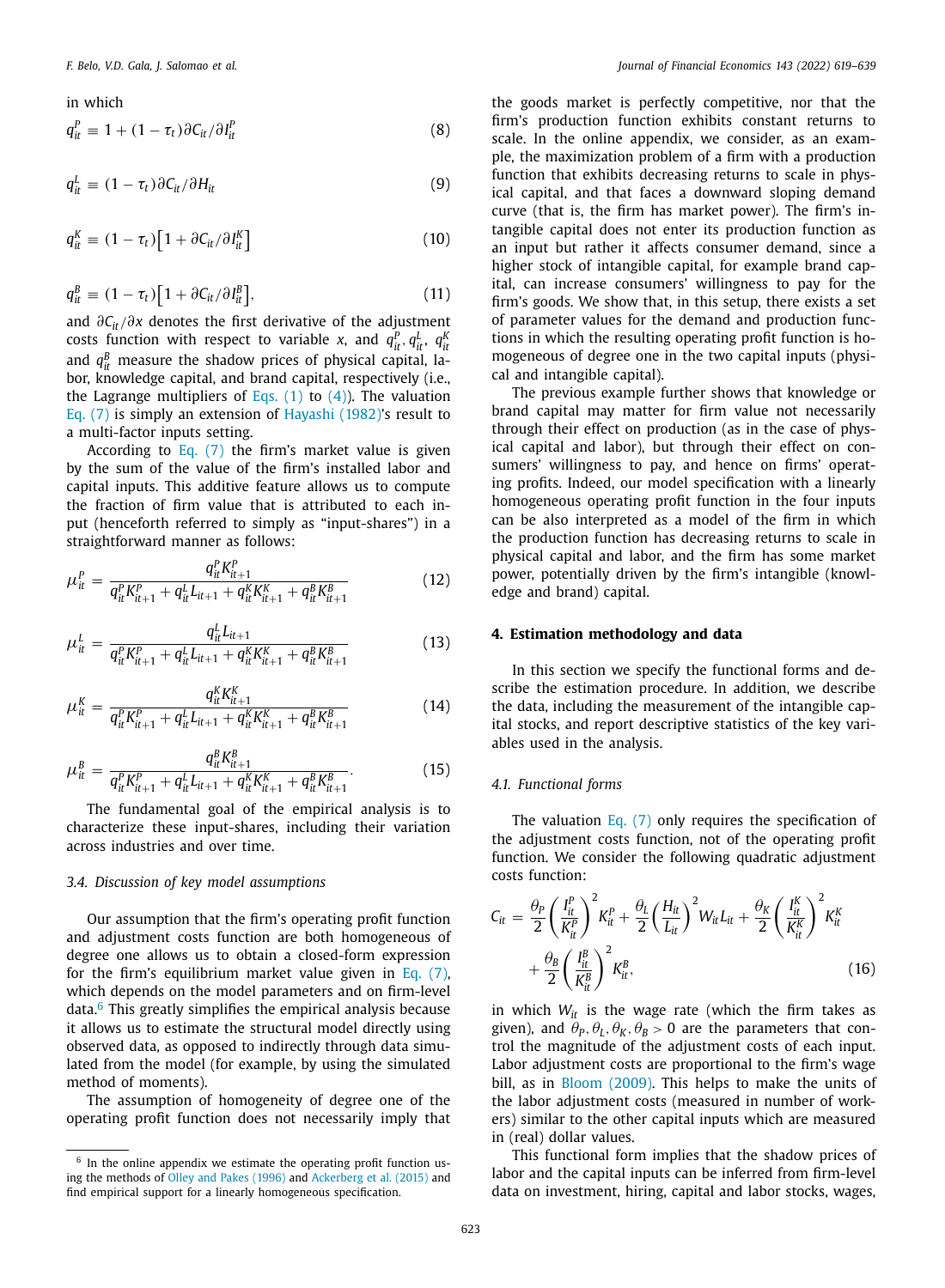<span id="page-5-0"></span>and taxes, and are given by:

$$
q_{it}^P \equiv 1 + (1 - \tau_t) \theta_P \left( \frac{I_{it}^P}{K_{it}^P} \right) \tag{17}
$$

*I*

$$
q_{it}^L \equiv (1 - \tau_t) \theta_L \left(\frac{H_{it}}{L_{it}}\right) W_{it} \tag{18}
$$

$$
q_{it}^{K} \equiv (1 - \tau_t) \left[ 1 + \theta_K \left( \frac{I_{it}^{K}}{K_{it}^{K}} \right) \right]
$$
 (19)

$$
q_{it}^{B} \equiv (1 - \tau_t) \left[ 1 + \theta_B \left( \frac{I_t^B}{K_t^B} \right) \right]. \tag{20}
$$

We adopt a simple quadratic adjustment cost specification for parsimonious reasons and to avoid parameter proliferation. There are several implicit assumptions in our simple specification that are worth discussing. First, we assume that adjustment costs depend on the gross (as opposed to net) flow of the inputs. For example, in the case of labor, firms may incur adjustment costs even if the number of workers does not change (net flow is zero) but there is labor turnover, because the firm needs to hire and train the new workers. The importance of using gross labor flows instead of net flows is consistent with the empirical evidence in [Hamermesh](#page-20-0) (1995). For consistency, we adopt the same specification for all the inputs.

Second, we only consider smooth adjustment costs and thus ignore non-convex adjustment costs that lead to inaction regions and lumpy investment. According to the analysis in [Section](#page-3-0) 3.3, the assumption of smooth adjustment costs allow us to derive a closed form expression for the firm's equilibrium value as a function of firm real variables and model parameters, which greatly simplifies the estimation of the model. This specification is reasonable in our context because our sample (described below) consists of publicly listed firms for which the evidence of inaction/lumpiness in investment is more limited than for establishment-level data.

Third, we assume symmetry across positive and negative input adjustments (e.g., in the case of labor, the adjustment cost of hiring or firing one worker is the same), and we also assume that the curvature parameter of the adjustment costs function is two (quadratic). In [Section](#page-16-0) 5.7 below, we show that using a more flexible representation of the adjustment costs function produces a model fit that is similar to the simpler specification considered here.

# *4.2. Estimation procedure*

The valuation [Eq.](#page-3-0) (7) links firm value to the value of its labor and capital inputs. Since firm values are not necessarily stationary, it is useful to scale the variables in this equation for estimation purposes. Accordingly, we scale the variables in the equation by dividing them by the sum of the firm's capital inputs, which we denote as  $A_{it+1}$ , a measure of the firm's total (effective) assets given by  $A_{it+1}$  =  $K_{lt+1}^p + K_{lt+1}^p + K_{lt+1}^p$ . For scaling purposes, we do not in-<br>clude labor in this definition of total assets because labor is measured in different units (number of workers as

opposed to dollars in real terms). Accordingly, we write a firm's valuation ratio ( $VR_{it} \equiv (P_{it} + B_{it+1})/A_{it+1}$ ) as:

$$
VR_{it} = q_{it}^{P} \frac{K_{it+1}^{P}}{A_{it+1}} + q_{it}^{L} \frac{L_{it+1}}{A_{it+1}} + q_{it}^{K} \frac{K_{it+1}^{K}}{A_{it+1}} + q_{it}^{B} \frac{K_{it+1}^{B}}{A_{it+1}}.
$$
 (21)

The left-hand side (LHS) of Eq.  $(21)$  can be directly measured in the data from equity price and debt data (and measures of the capital stocks, which we discuss below). The right hand side (RHS) of Eq. (21) is the predicted valuation ratio from the model, which we will denote as  $VR_{it}$ , and depends on firm-level real variables and model parameters.

Eq. (21) establishes an exact relationship between a firm's observed valuation ratio and its model-implied valuation ratio at each point in time. Using Eq.  $(21)$  and firm-level data to directly estimate the model parameters is challenging, however. First, firm-level data can be very noisy which can make estimation at the firm-level very sensitive to outliers. Second, firm-level moments are sensitive to firm entry and exit, and are likely affected by missing observations. These are important considerations in our analysis due to the length of the firm-panel studied and because the R&D and advertising expenses data needed to construct the knowledge capital and brand capital stocks are missing for a nontrivial fraction of the firms in Compustat (as discussed in [Section](#page-6-0) 4.4 below).

To circumvent the previous issues while maximizing the use of the information in our sample, we estimate the model parameters using portfolio-level moments as in BXZ, which in turn follow the original approach in LWZ. The use of portfolio-level moments, a common practice in the asset pricing literature, has several attractive features in our context. First, it allows us to reduce the noise in the firm-level data, and hence obtain more accurate parameter estimates and measures of model fit such as the regression  $R^2$ . Second, portfolio-level moments are less sensitive, and hence more stable, to firm entry and exit, and to missing firmlevel observations. Finally, the use of portfolio-level moments allows us to characterize the data in a more parsimonious manner as the number of portfolios is naturally smaller than the number of firms in the data.

We proceed as follows. In theory, at each point in time, any cross-sectional moment of the observed firm-level valuation ratios in the LHS of Eq.  $(21)$  should be equal to any corresponding cross-sectional moment of the modelimplied firm-level valuation ratios in the RHS of Eq. (21). Accordingly, for each portfolio *j* and for each year *t*, we compute the cross-sectional mean observed and modelimplied valuation ratios (VR<sub>jt</sub> and VR<sub>jt</sub>, respectively) of the firms in the portfolio as follows:

$$
\overline{VR}_{jt} = \sum_{i} \frac{VR_{it}}{N_{jt}}
$$

$$
\widehat{\overline{VR}}_{jt}(\Theta) = \sum_{i} \frac{\widehat{VR}_{it}}{N_{jt}} , i \in \text{portfolio } j,
$$

 $\leftarrow$   $VR_{ii}$ 

where  $\Theta$  represents the vector of structural parameters,  $\Theta = [\theta_P, \theta_L, \theta_K, \theta_B]$ , and  $N_{it}$  is the number of firms in portfolio *j* at time *t*. We target cross-sectional mean valuation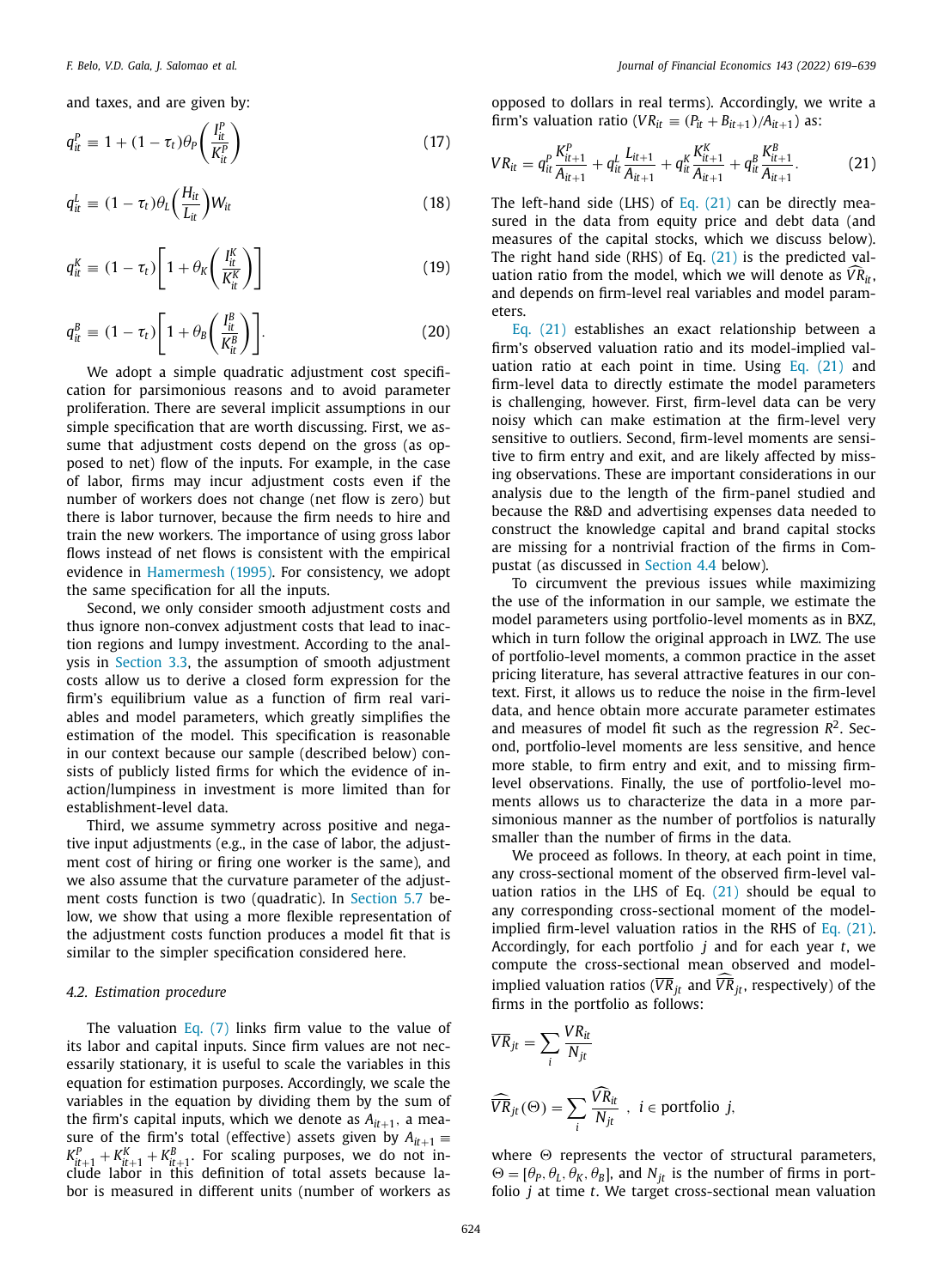<span id="page-6-0"></span>ratios as these moments capture the economic behavior of a typical (average) firm in the economy.<sup>7</sup>

We then proceed under the standard assumption that the portfolio-level cross-sectional mean valuation ratios are observed with error by the econometrician:

$$
\overline{VR}_{jt} = \overline{\widehat{VR}}_{jt}(\Theta) + \varepsilon_{jt},\tag{22}
$$

where  $\varepsilon$  is the error. Based on Eq. (22), we then estimate the model parameters by minimizing the sum of the squared distances between the portfolio-level observed and model-implied cross-sectional mean valuation ratio at each point in time:

$$
\widehat{\Theta} = \arg \min_{\Theta} \frac{1}{TN} \sum_{t=1}^{T} \sum_{j=1}^{N} \left( \overline{VR}_{jt} - \widehat{\overline{VR}}_{jt}(\Theta) \right)^2, \tag{23}
$$

where *T* is the number of years in the sample, and *N* is the number of portfolios. Finally, we compute Newey-West standard errors with lag equal to three years, to account for possible cross-sectional and time-series correlations.

An attractive feature of our estimation approach is that it corresponds to a simple linear ordinary least squares (OLS) estimation of (adjusted) portfolio-level average valuation ratios on portfolio-level averages of firmcharacteristics. This is due to the linear relationship between the model-implied valuation ratio and the parameters, combined with the use of portfolio-level crosssectional means as target moments.<sup>8</sup>

Our estimation procedure differs from the portfoliolevel estimation procedure in BXZ and LWZ in two important ways. First, in each period *t*, we target the cross-sectional portfolio-level mean instead of targeting a portfolio-level aggregate valuation ratio (which aggregates each portfolio-level characteristic separately using the Fama and [French](#page-20-0) (1993) approach). This modification is important to recover the firm-level structural parameters because, as we show in the online appendix, the procedure in BXZ/LWZ is subject to an aggregation bias and hence the estimates do not have a structural interpretation. $9$  Naturally, the ability to recover the firm-level structural parameters is important to provide a proper decomposition of the market value of the firm.

Second, our estimation procedure requires the model to match the realized time series of the portfolio-level valuation ratios as close as possible, rather than simply their

<sup>7</sup> Arguably, our model is less appropriate for the valuation of superstar firms, such as Apple or Facebook, which are likely to derive a large part of their market value from features not captured by our model.

<sup>8</sup> To show this claim more formally, define the following variables:  $\overline{VR}_{jt}^{A} = \frac{1}{N_{jt}} \sum_{i \in j}$  $\frac{(P_{jt} + B_{jt+1} - K_{jt+1}^p - (1 - \tau_t)K_{jt+1}^k - (1 - \tau_t)K_{jt+1}^p)}{A_{jt+1}}$ ,  $\overline{IPA}_{jt} = \frac{1}{N_{jt}} \sum_{i \in j} (1 - \tau_{jt} + \tau_{jt}^p)$  $\tau_t$ )  $\frac{I_t^P}{K_t^P}$  $\frac{R_{u+1}^p}{A_{u+1}},\overline{HIA}_{jt}=\frac{1}{N_{jt}}\sum\limits_{i\in j}(1-\tau_t)\frac{H_{it}}{L_{it}}\frac{W_{it}L_{it+1}}{A_{it+1}},\overline{IKA}_{jt}=\frac{1}{N_{jt}}\sum\limits_{i\in j}(1-\tau_t)\frac{I_{it}^k}{K_{it}^k}$  $\frac{K_{it+1}^K}{A_{it+1}}$ , and  $\overline{IBA}_{jt} = \frac{1}{N_{jt}} \sum_{i \in j} (1 - \tau_t) \frac{I_t^B}{K_t^B}$ *B*  $\frac{K_{lt+1}^B}{A_{lt+1}}$ . We can then write Eq. (22) as:

$$
\overline{VR}_{jt}^{A} = \theta_{P} \overline{IPA}_{jt} + \theta_{L} \overline{HLA}_{jt} + \theta_{R} \overline{IKA}_{jt} + \theta_{B} \overline{IBA}_{jt} + \varepsilon_{jt}
$$
\n(24)

<sup>9</sup> See also, Zhang 2017; [Gonçalves](#page-20-0) et al. 2020; and Belo et al. [2019,](#page-20-0) for a discussion of the aggregation bias.

time-series average as in BXZ and LWZ. This modification is important in the context of our analysis to account for the time-varying contribution of the different inputs to firm value. At the same time, the time-series data provides relevant information for the identification of the model parameters.

# *4.3. Industry classification and portfolio sorts*

We estimate the model in a pooled sample with all firms in the economy and also separately across two broad industries, which we refer to as low- and high-skill industries. Following Belo et al. [\(2017\),](#page-20-0) this industry classification is constructed based on the average labor-skill level of the employees in a given narrowly-defined industry (see [Appendix](#page-18-0) B for details). To a first approximation these industries correspond to low- and high-tech sectors of the economy.

This industry classification is interesting for the purposes of our analysis because the adjustment costs and the size of the intangible capital stocks vary in a systematic way across low- and high-skill industries. First, as discussed in Belo et al. [\(2017\)](#page-20-0) (and references therein), previous empirical studies find that it is more costly to replace a high-skill worker than a low-skill worker. These relatively higher labor adjustment costs in the high-skill industries imply that, all else equal, labor should represent a higher fraction of firm value in these industries. Second, Belo et al. [\(2017\)](#page-20-0) also provide evidence that R&D expenditures, and hence the size of knowledge capital, is relatively higher in high-skill industries which implies that, all else equal, knowledge capital should represent a higher fraction of firm value in these industries.

As noted above, the estimation is performed at the portfolio-level, which requires the specification of a sorting variable to create the portfolios. To minimize the influence of a particular choice of sorting variable on the results, we consider several sorting variables. In addition, it is useful to sort on variables that are likely to generate a large dispersion in the RHS variables in Eq.  $(21)$ , to span the state space and thus improve the identification of the model parameters. Accordingly, we form four sets of portfolios sorted on the following variables:  $\left(\frac{I_t^p}{K_t^p}\right)$  $\left(\frac{K_{it+1}^P}{A_{it+1}}\right)$ ,

$$
\left(\frac{H_{it}}{L_{it}}\right) \left(\frac{W_{it}L_{it+1}}{A_{it+1}}\right), \left(\frac{I_{it}^K}{R_t^K}\right) \left(\frac{K_{it+1}^K}{A_{it+1}}\right), \text{ and } \left(\frac{I_{it}^B}{R_t^B}\right) \left(\frac{K_{it+1}^B}{A_{it+1}}\right)
$$

Since these variables exhibit positive serial correlation, sorting on these variables is likely to generate a dispersion in the realized (i.e., after portfolio-formation) values of the RHS variables in Eq. [\(21\).](#page-5-0) We then follow Fama and French (1993) in [constructing](#page-20-0) the portfolios. Specifically, we sort all stocks in each year *t* into ten portfolios based on the deciles of the sorting variable of each firm for the fiscal year ending in  $t - 1$ . The portfolios are re-balanced at the end of each year. This procedure gives a total of 40 portfolios.

# *4.4. Data*

Here we provide a general description of the data and, in particular, we explain how we construct the capital

which establishes a linear relation between the portfolio-level (adjusted) valuation ratio and portfolio-level characteristics. Thus, our objective function in (23) corresponds to a simple linear OLS regression of Eq. (24).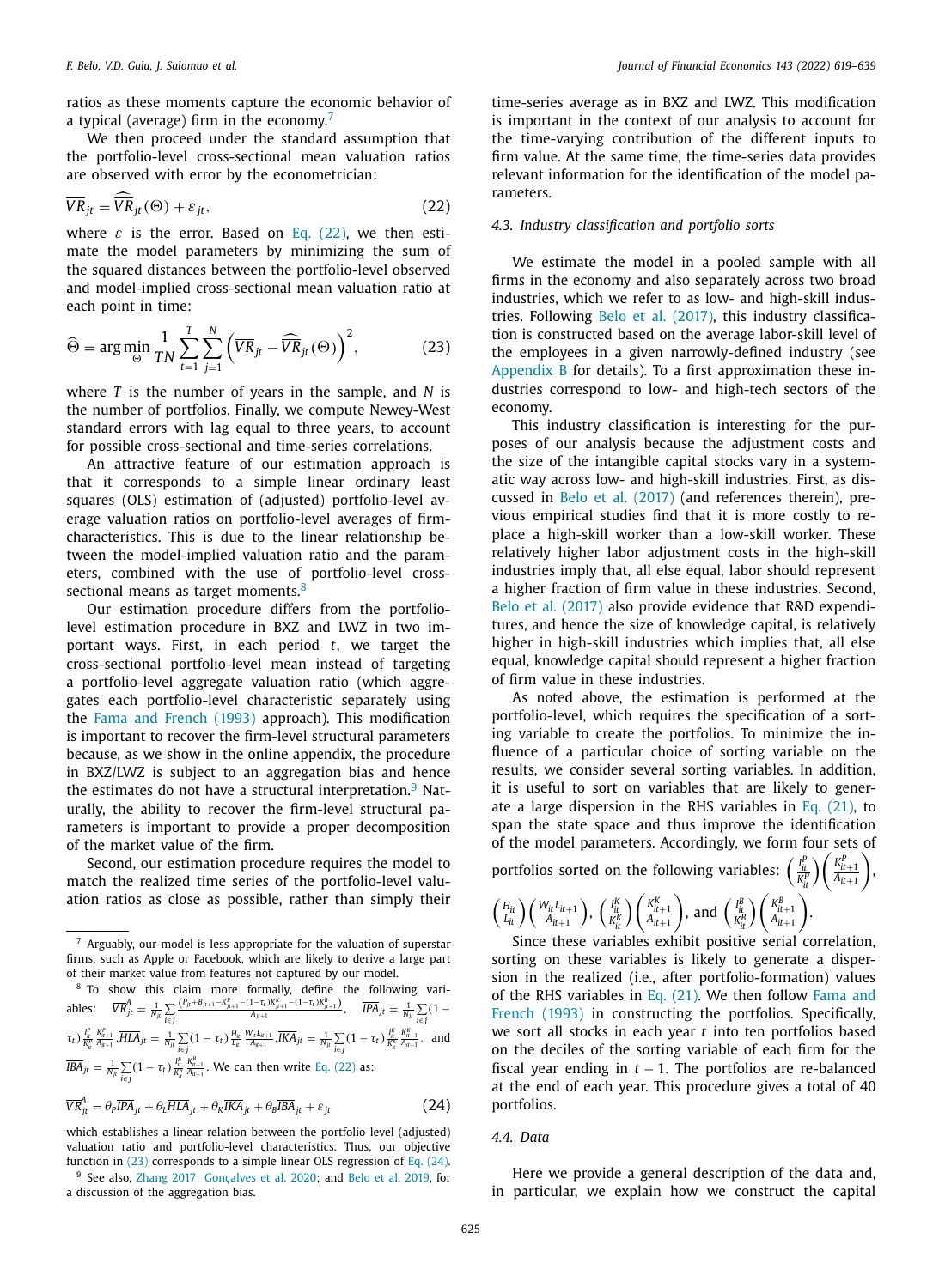stocks. To save space, we report additional details about the data in Appendix B, including the construction of investment price indices, the industry-level labor data, and the treatment of missing R&D and advertising data.

*Sample selection:* The sample consists of US publicly traded firms from 1950 to 2016. The estimation starts in 1975 because that is the year in which the Financial Accounting Standards Board (FASB) required firms to disclose and expense all R&D expenditures (used in the construction of the knowledge capital stock) during the year in which these expenses were incurred (we use the data prior to 1975 to construct the initial intangible capital stocks as described below). The firm-level data are from the Center for Research in Security Prices (CRSP)/Compustat Merged (CCM) – Fundamentals Annual database. We limit our analysis to firms incorporated in the US (Compustat fic="USA") that trade on major stock exchanges (NYSE, AMEX, and NASDAQ) (CRSP exchange codes 1, 2, and 3), for which the native currency is US dollars (Compustat curcd="USD"), and that have information on their ordinary common shares traded (CRSP share codes 10 and 11). We exclude firms with primary standard industrial classifications (SIC) between 4900 and 4999 (regulated utilities) and between 6000 and 6999 (financial services). We drop firmyear observations with missing market values, number of employees or physical capital, and we only include firms that report R&D expenses at least once during their lifetime. Further, we drop firm-year observations with missing advertising or R&D data whenever we are not able to fill in the missing data as described in the Appendix B. The final sample used for the baseline estimation of the model includes annual data from 4,610 firms for the period from 1975 to 2016, which corresponds to 52,010 firm-year observations.

*Physical capital data:* The initial physical capital stock,  $K_{i0}^P$ , is given by net property, plant, and equipment (data item PPENT). The capital depreciation rate,  $\delta_{it}^K$ , is the amount of depreciation (data item DP) divided by the beginning of the period capital stock. We then construct a measure of the firm's capital stock at current prices. Specifically, we construct an investment-price adjusted capital stock that accounts for changes in the real cost of physical capital investment by repricing last period's capital stock using today's price of investment  $(P_t^P)$  as  $K_{t+1}^P = K_t^P(1 - \frac{P_t^P}{P_t^P})$  $\delta_t$ )  $\frac{P_{t+1}^p}{P_{t+1}^p}$  + *I*<sub>t+1</sub>. Following Zhang [\(2017\)](#page-20-0) we infer physical capital investment from the law of motion of capital by inverting the previous law of motion of physical capital equation and solving for investment (accounting for inflation). This procedure guarantees that the investment and physical capital data are consistent with the law of motion for physical capital in the model. $10$ 

*Labor data:* The labor stock,  $L_{it}$ , is the number of employees (Compustat data item EMP). The labor market data on wage rates and labor quit rates is not available at the firm level for most firms (the firm-level wage bill data in Compustat is missing for more than 80% of the firms in our sample). Thus, we measure these variables at the industrylevel following the procedure described in Appendix B.

*Knowledge capital data:* Following Falato et al. [\(2014\)](#page-20-0) we construct the firm's stock of knowledge capital from past expenditures data on R&D (Compustat data item XRD) and using the perpetual inventory method as follows: $11$ 

$$
K_{t+1}^{K} = K_{t}^{K} (1 - \delta^{K}) \frac{P_{t+1}^{K}}{P_{t}^{K}} + I_{t+1}^{K},
$$
\n(25)

where  $P_t^K$  is the R&D price index.<sup>12</sup> To implement the law of motion in Eq.  $(25)$  we must choose an initial stock and a depreciation rate. Using the perpetual inventory method, we set the initial stock to:

$$
K_0^K = \frac{I_0^K}{g^K + \delta^K - \pi^K (1 - \delta^K)},
$$

in which  $I_0^K$  is the firm's investment in knowledge capital in the first year in the sample, and  $\pi^{K}$  is the average (net) growth rate of the price index for R&D, which is 3.2% in the sample period used for the estimation. We let *gK* be industry specific and set it to be equal to the average growth rate of the R&D investments in that industry; in practice, we consider 10 industries classified according to the average labor skill level of the industry (we describe the labor skill data in Appendix B). As for the knowledge capital depreciation rate, we use the recommended depreciation rates of R&D assets based on the Bureau of Economic Analysis-National Science Foundation (BEA-NSF) data set as estimated by Li [\(2012\)](#page-20-0) and reported for each industry in Li [\(2012\)'](#page-20-0)s [Table](#page-12-0) 4, column 3. For the industries not reported in Li [\(2012\)](#page-20-0) we use a 15% depreciation rate following Peters and Taylor [\(2017\).](#page-20-0) In the online appendix we show that the main results are robust to reasonable variations of the knowledge capital depreciation rates. Once we have the initial capital stock, we iterate forward using the appropriate depreciation rate, R&D expenses, and investment price index. The investment rate on knowledge capital is then given by the ratio of the current period investment and the beginning of the period corresponding knowledge capital stock  $I_t^K/K_t^K$ .

<sup>10</sup> Several studies (for example, LWZ) measure investment in physical capital,  $I_{it}^P$ , as capital expenditures (item CAPX) minus sales of property, plant, and equipment (item SPPE), and set SPPE to zero if missing. As shown in Zhang [\(2017\),](#page-20-0) this procedure generates investment series that violate the assumed law of motion of physical capital for several observations. The main reason for this fact is that CAPX excludes acquisitions, that is, increases in the firm's capital stock due to the acquisition of other firms. Our measure of physical capital stock improves the fit of the base-

line one-physical-capital input model thus providing a higher hurdle for our multi-capital input model.

<sup>&</sup>lt;sup>11</sup> The Bureau of Economic Analysis uses a similar methodology to construct the stock of Research and Development capital, see Sliker [\(2007\).](#page-20-0)

<sup>12</sup> The XRD data item in Compustat often includes not just the R&D expenses reported by companies but also the R&D acquired by companies that is deemed to not have alternative future use (data item RDIP, In-Process R&D Expense). RDIP is included in XRD whenever the item XRD\_FN (XRD footnote) in Compustat has values BW (includes In-Process, Acquired, or Purchased Research and Development) or BV (includes In-Process, Acquired, or Purchased Research and Development and engineering expense or customer- or government-sponsored research and development). Thus, we remove RDIP from XRD whenever it is included by Compustat, because, as a write-off, it should not be interpreted as an investment. Note also that RDIP is coded by Compustat as negative, so to remove RDIP from XRD we subtract the absolute value of RDIP from XRD.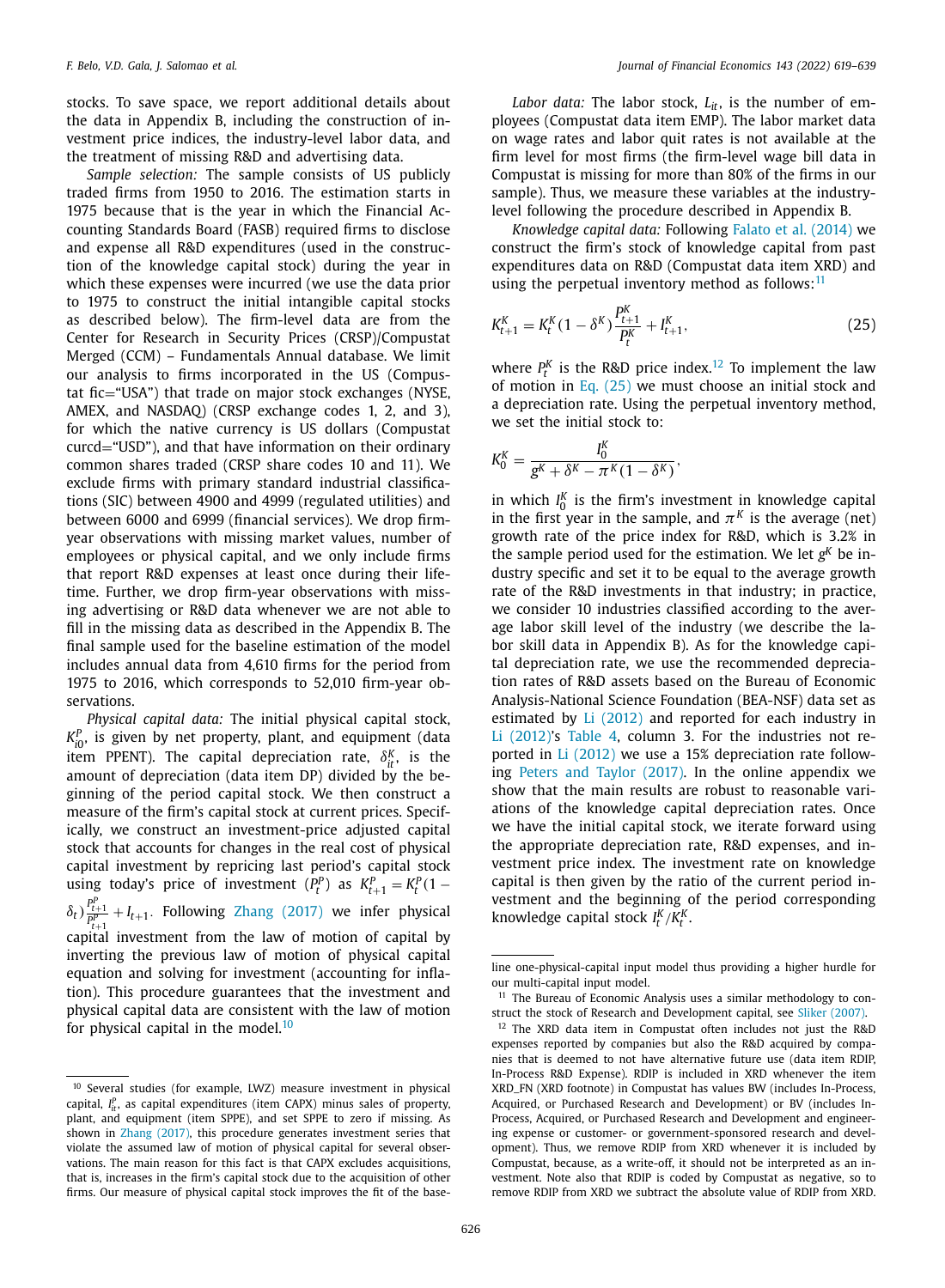<span id="page-8-0"></span>*Brand capital data:* The construction of the brand capital stock is analogous to the construction of the knowledge capital stock. Following Belo et al. [\(2014\)](#page-20-0) and [Vitorino](#page-20-0) (2014), we construct the firm's stock of brand capital from past expenditures data on advertising (Compustat data item XAD) and using the perpetual inventory model as follows:

$$
K_{t+1}^B = K_t^B (1 - \delta^B) \frac{P_{t+1}^B}{P_t^B} + I_{t+1}^B,
$$
\n(26)

where  $P_t^B$  is the advertising price index.<sup>13</sup> The initial stock of brand capital is set to:

$$
K_0^B = \frac{I_0^B}{g^B + \delta^B - \pi^B (1 - \delta^B)},
$$

in which  $I_0^B$  is the firm's investment in brand capital in the first year in the sample, and  $\pi^{B}$  is the average (net) growth rate of the price index for advertising expenses, which is 5.4% in the sample period used for the estimation. We let  $g^B$  be industry specific and set it to be equal to the average growth rate of advertising expenses in that industry (using the same 10-industry classification described in the construction of the knowledge capital stock). As in [Vitorino](#page-20-0) (2014), we use a depreciation rate for brand capital of 20%. Once we have the initial capital stock, we iterate forward using the depreciation rate, the advertising expenses, and the investment price index. The investment rate on brand capital is then given by the ratio of the current period investment and the beginning of the period corresponding brand capital stock  $I_t^B/K_t^B$ .

We note that the total amount of intangible capital (here, knowledge capital and brand capital) of a firm is given by the sum of externally acquired and internally created intangible capital, but our measures of knowledge and brand capital relate to internally created intangible capital only. Consistent with the approach in previous studies, we focus on internally created intangible capital due to several data limitations as discussed in Appendix B.

*Additional firm-level variables:* We measure debt, *Bit*, as net total debt. Specifically, we measure net debt as longterm debt (Compustat data item DLTT) plus short-term debt (data item DLC), minus cash (data item CHE), setting these items to zero when they are missing. The market value of equity,  $P_{it}$ , is the closing price per share (data item PRCC\_F) times the number of common shares outstanding (data item CSHO). For firms with different fiscal-year ends the price matches the firm's fiscal year (and thus the timing of the accounting data).

We measure the tax rate,  $\tau_t$ , as the statutory corporate income tax for the highest bracket from the Commerce Clearing House, annual publications, until 2010, and from Deloitte's corporate tax rates annual publications after 2010. Stock variables with subscript  $t$  ( $t + 1$  for debt) are measured and recorded at the end of year *t*, while flow variables with subscript *t* are measured over the course of year *t* and recorded at the end of year  $t + 1$ .

#### *4.5. Summary statistics*

Panel A in [Table](#page-9-0) 1 reports key summary statistics of the observed valuation ratios and their model-implied components according to Eq.  $(21)$ , in the pooled sample where all firms are included, and for the low- and high-skill industries separately. All ratios are winsorized at the top and bottom (if the variable admits negative values) 1% to mitigate the impact of outliers in the analysis.

The average valuation ratio across all firms is 1.95. This valuation ratio is higher in high-skill industries than in low-skill industries, 2.04 versus 1.57, respectively.

In terms of the average size of the scaled capital and labor inputs, in the pooled sample, the largest scaled input is labor (using lagged wages as implied by Eq.  $(21)$ ), which amounts to 61% of total assets. The second largest input is physical capital, with 42% of total assets. The ratio of the knowledge capital stock to total assets is 38%. The smallest capital stock is brand capital with 10% of total assets. The relative magnitude of the ratios varies across the different labor-skill industries.

According to Eqs.  $(17)$  to  $(20)$ , the investment/hiring rates determine the shadow prices of the labor and capital inputs. Panel A in [Table](#page-9-0) 1 shows that, in the pooled sample, investment in knowledge capital has the highest average rate (28%), while investment in labor, the gross hiring rate, has the lowest rate (16%). The investment and hiring rates are all higher and more volatile in high-skill than in low-skill industries. Panel B in [Table](#page-9-0) 1 also reports the investment and hiring rates cross-correlations in the low- and high-skill industries. The table shows that, as expected, the investment/hiring rates are all positively correlated among each other. The correlations range between 14% and 51%. These correlations are significantly smaller than one, thus suggesting that there is at least some independent variation in the shadow prices, and hence the market values, of the different capital and labor inputs in the data.

### **5. Estimation results**

This section reports the main empirical findings.

# *5.1. Firm value decomposition based on book-values*

Before estimating the model, we make a preliminary assessment of the relative importance of each input for firm value based on the book-value of the inputs. We can then use these book-value input-shares as a benchmark to interpret the market-value input-shares obtained from the estimated model.

If adjustment costs are zero, the shadow prices of the capital and labor inputs in Eqs.  $(17)$  to  $(20)$  are simply one (physical capital), zero (labor),  $(1 - \tau_t)$  (knowledge capital), and  $(1 - \tau_t)$  (brand capital). As a result, the value of each capital input is given by its book-value (adjusting for the tax rate), and the fraction of firm value attributed to

<sup>13</sup> According to Compustat, advertising is usually an indirect operating cost that is reported by companies as a selling expense within SG&A. Whenever advertising expenditures are reported separately from SG&A (in a note or in a supplementary schedule in the 10-K reports), Compustat includes them in data item XAD. Ptok et al. [\(2018\)](#page-20-0) discuss in detail the use of several Compustat variables to operationalize various marketingrelated constructs. Their results suggest that XAD from Compustat is a satisfactory measure of advertising spending.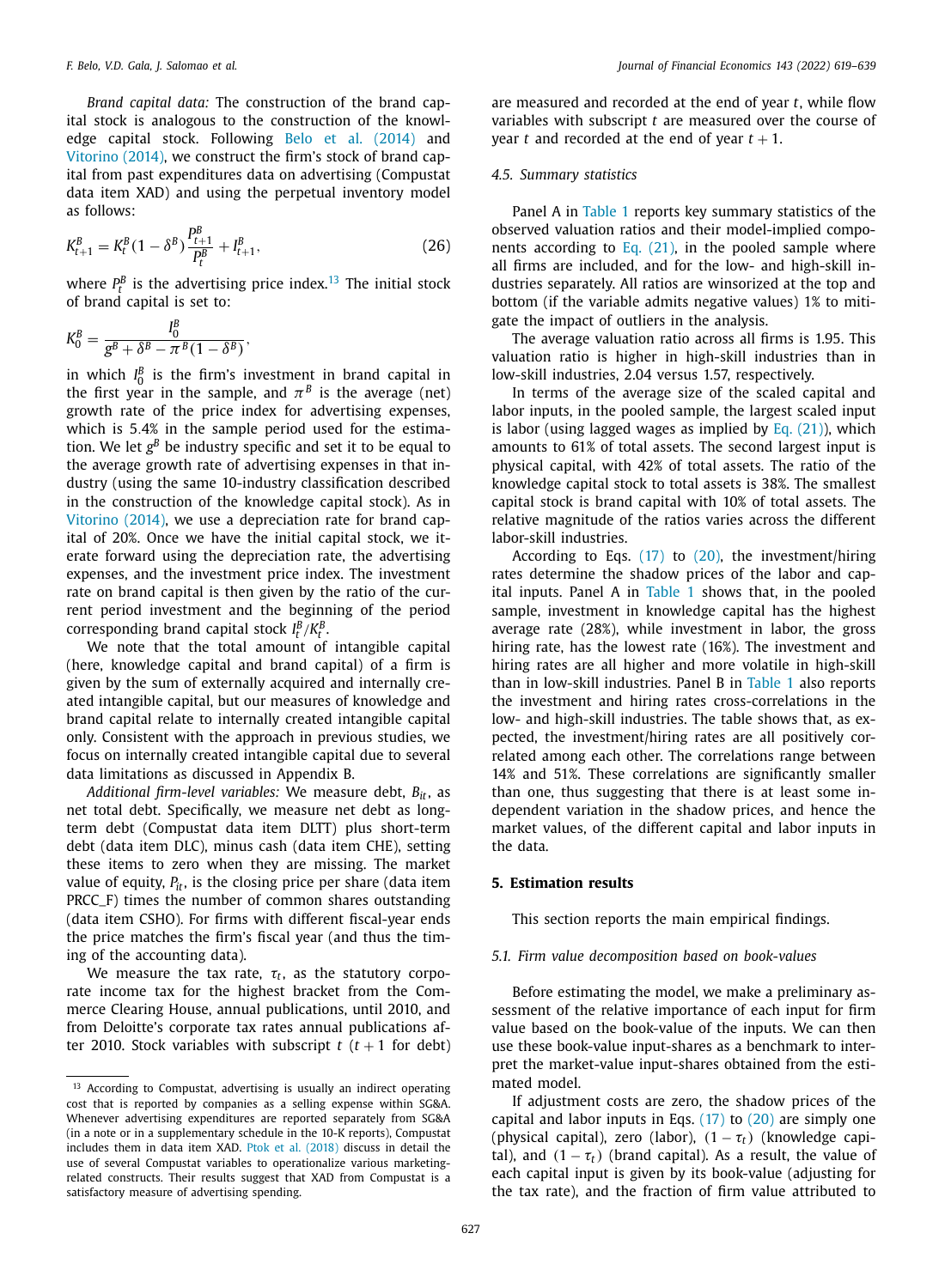<span id="page-9-0"></span>Descriptive statistics. Notes: Panel A reports the time-series average of the cross-sectional median, and the standarddeviation of selected characteristics of the firm-level data across all firms in the economy, and across the low- and high-skill industries. Panel B reports the cross-correlations of the investment/hiring rates in each industry. *VR<sub>it</sub>* is the firm's valuation ratio,  $I^p_{ll}/K^p_{ll}$  is the investment rate in physical capital,  $H_{lt}/L_{lt}$  is the investment rate in labor stock (gross hiring rate),  $I^{\kappa}_{ik}/K^{\kappa}_i$  is the investment rate in knowledge capital, and  $I^B_{ik}/K^B_i$  is the investment rate in brand capital. We also present the descriptive statistics for the stock variables of each input (physical capital, labor, knowledge capital, and brand capital) relative to the sum of the three capital inputs ( $A_{it}$ , total assets as defined in [Section](#page-5-0) 4.2) and relative to annual sales  $(Y_{it})$ . The sample consists of firm-level annual data from 1975 to 2016.

|                           | Panel A: Averages and standard deviations |                     |                                     |                 |                     |                     |  |  |  |
|---------------------------|-------------------------------------------|---------------------|-------------------------------------|-----------------|---------------------|---------------------|--|--|--|
|                           |                                           | Average             |                                     |                 | S.D.                |                     |  |  |  |
|                           | All firms                                 | Low skill           | High skill                          | All firms       | Low skill           | High skill          |  |  |  |
|                           |                                           |                     | Valuation ratios                    |                 |                     |                     |  |  |  |
| $VR_{it}$                 | 1.95                                      | 1.57                | 2.04                                | 4.16            | 2.83                | 4.36                |  |  |  |
|                           |                                           |                     | Scaled capital and labor ratios     |                 |                     |                     |  |  |  |
| $K_{ir}^P/A_{it}$         | 0.42                                      | 0.63                | 0.38                                | 0.26            | 0.24                | 0.25                |  |  |  |
| $(W_{it-1}L_{it})/A_{it}$ | 0.61                                      | 0.54                | 0.63                                | 1.28            | 1.62                | 1.20                |  |  |  |
| $K_{it}^K/A_{it}$         | 0.38                                      | 0.13                | 0.44                                | 0.27            | 0.17                | 0.26                |  |  |  |
| $K_{ir}^B/A_{it}$         | 0.10                                      | 0.14                | 0.09                                | 0.16            | 0.19                | 0.14                |  |  |  |
|                           |                                           |                     | Investment/hiring rates             |                 |                     |                     |  |  |  |
| $I_{it}^P/K_{it}^P$       | 0.23                                      | 0.15                | 0.26                                | 0.73            | 0.48                | 0.77                |  |  |  |
| $H_{it}/L_{it}$           | 0.16                                      | 0.15                | 0.17                                | 0.27            | 0.24                | 0.28                |  |  |  |
| $I_{it}^K/K_{it}^K$       | 0.28                                      | 0.21                | 0.30                                | 0.24            | 0.18                | 0.24                |  |  |  |
| $I_{it}^B/K_{it}^B$       | 0.25                                      | 0.24                | 0.26                                | 0.24            | 0.19                | 0.25                |  |  |  |
|                           |                                           |                     | Capital and labor relative to sales |                 |                     |                     |  |  |  |
| $K_{ir}^P/Y_{it}$         | 0.20                                      | 0.25                | 0.19                                | 0.37            | 0.31                | 0.38                |  |  |  |
| $(W_{it-1}L_{it})/Y_{it}$ | 0.34                                      | 0.25                | 0.36                                | 0.32            | 0.20                | 0.34                |  |  |  |
| $K_{it}^K/Y_{it}$         | 0.17                                      | 0.05                | 0.21                                | 3.20            | 0.76                | 3.48                |  |  |  |
| $K_{it}^B/Y_{it}$         | 0.05                                      | 0.06                | 0.05                                | 0.21            | 0.20                | 0.21                |  |  |  |
|                           |                                           |                     | Panel B: Correlations               |                 |                     |                     |  |  |  |
|                           |                                           | Low skill           |                                     |                 | High skill          |                     |  |  |  |
|                           | $H_{it}/L_{it}$                           | $I_{it}^K/K_{it}^K$ | $I_{it}^B/K_{it}^B$                 | $H_{it}/L_{it}$ | $I_{it}^K/K_{it}^K$ | $I_{it}^B/K_{it}^B$ |  |  |  |
| $I_{it}^P/K_{it}^P$       | 0.49                                      | 0.29                | 0.35                                | 0.51            | 0.41                | 0.36                |  |  |  |
| $H_{it}/L_{it}$           |                                           | 0.14                | 0.24                                |                 | 0.29                | 0.32                |  |  |  |
| $I_{it}^K/K_{it}^K$       |                                           |                     | 0.35                                |                 |                     | 0.47                |  |  |  |

each capital input (input-shares) can be computed from Eqs.  $(12)$  to  $(15)$ . In the case of labor, without labor adiustment costs, the shadow price (and hence, its contribution to firm value) is zero because firms cannot sell nor buy workers in the same manner that they buy or sell capital goods.

To characterize the data in a comprehensive yet parsimonious manner, we summarize the properties of the firm-level input-shares in the economy using two different procedures. In the first procedure, we compute an aggregate-level (or industry-level) share (denoted "Aggregate"). Specifically, we separately sum up the numerator and the denominator of Eqs.  $(12)$  to  $(15)$  across all the firms in the economy (or industry), calculate the share of each input using those aggregated values, and report the corresponding time-series average of the aggregate shares. This aggregate measure provides a straightforward way to interpret the data but puts significantly more weight on the large firms in the economy. Thus, in the second procedure, we compute in each year and for each input, the cross-sectional median input-shares, and report the time series mean of these input-shares (denoted "Average") for each input, properly adjusted to add up to  $100\%$ <sup>14</sup>

[Table](#page-10-0) 2 reports the firm's book-value decomposition using the two procedures for the pooled sample, and separately for the low- and high-skill industries. As it turns out, for the book-value decomposition, the aggregate and the average input-share measures provide a similar characterization of the data, so we focus the discussion here on the aggregate level measure.

As noted, without labor adjustment costs, the value of the installed labor force is zero.<sup>15</sup> In the pooled sample, the most important input is physical capital, which represents about 64.3% of firms' book-value, followed by knowledge capital, which represents 22.8% of firms' book-value, and then brand capital, which represents about 12.9% of

 $14$  An adjustment is required here because if we compute directly the cross-sectional median share of each input and report the time-series

mean of these input-shares, the sum of the shares does not add to 100% because the medians are not additive. Thus, we proceed as follows. First, in each year, we compute the median scaled value of each input (for example, for physical capital, this corresponds to the cross sectional median of  $q_i^P$   $\frac{R_{i+1}^P}{A_{i+1}}$ , then we compute the implied median total firm value as the sum of the median value of each input, and finally we compute the corresponding input-shares as the ratio of the median scaled values of each input as a fraction of the total median firm value. We then report the time-series mean of this measure for each input.

<sup>&</sup>lt;sup>15</sup> We note, however, that most of the R&D expenses used to construct the knowledge capital stock are labor compensation. Specifically, on average, 45% of R&D expenses correspond to salaries of personnel who are engaged in R&D projects. This suggests that the value of the knowledge capital stock also partially captures the value of labor.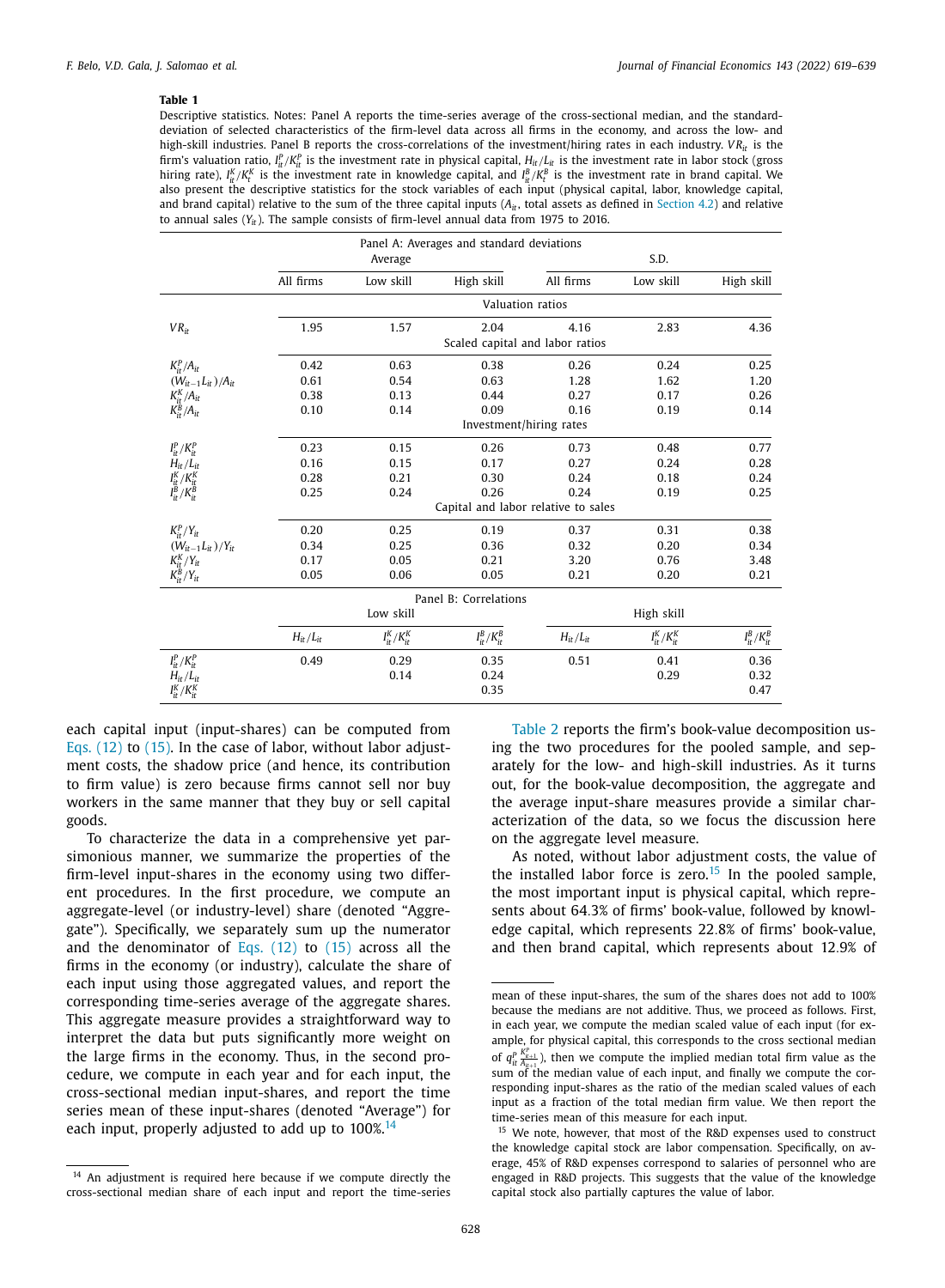<span id="page-10-0"></span>Firm-value decomposition based on book values. Notes: This table reports the time-series average of the fraction of firm value (input-shares  $\mu$ ) that is attributed to each input based on its book value. This decomposition is done by setting all the adjustment costs to zero. Shares are computed at the aggregate- and average-level according to the procedure described in [Section](#page-8-0) 5.1. *XS* − *R*<sup>2</sup> is the crosssectional  $R^2$ ,  $TS - R^2$  is the time-series  $R^2$ , and  $m.a.e./\overline{VR}$  is the mean absolute valuation error scaled by the absolute value of the ratio. The results are reported for the sample of all firms, and also for the sub-samples of low-, and high-skill industries. The sample consists of firm-level annual data from 1975 to 2016.

|                           | All firms<br>(1) | Low skill<br>(2) | High skill<br>(3) |
|---------------------------|------------------|------------------|-------------------|
|                           |                  | Aggregate (%)    |                   |
| $\bar{\mu}^P$ : Physical  | 64.33            | 71.66            | 61.49             |
| $\bar{\mu}^L$ : Labor     | 0.00             | 0.00             | 0.00              |
| $\bar{\mu}^K$ : Knowledge | 22.78            | 10.11            | 27.62             |
| $\bar{\mu}^B$ : Brand     | 12.89            | 18.23            | 10.89             |
|                           |                  | Average (%)      |                   |
| $\bar{\mu}^P$ : Physical  | 55.97            | 76.97            | 51.64             |
| $\bar{\mu}^L$ : Labor     | 0.00             | 0.00             | 0.00              |
| $\bar{\mu}^K$ : Knowledge | 35.69            | 10.88            | 40.58             |
| $\bar{\mu}^B$ : Brand     | 8.34             | 12.15            | 7.78              |
|                           |                  | Model fit        |                   |
| $XS - R^2$                | $-7.21$          | $-7.63$          | $-7.27$           |
| $TS - R^2$                | $-2.51$          | $-1.78$          | $-2.57$           |
| $m.a.e./\overline{VR}$    | 0.76             | 0.69             | 0.77              |

firms' book-value. These numbers vary significantly across industries. The importance of physical capital and brand capital for the book value of the firm is significantly higher in the low-skill than in the high-skill industries, with 71.7% versus 61.5%, respectively, for physical capital, and with 18.2% versus 10.9%, respectively, for brand capital. Conversely, the importance of knowledge capital for the book value of the firm is significantly lower in low-skill than in high-skill industries, with 10.1% versus 27.6%, respectively. Thus, consistent with the summary statistics of the scaled capital and labor ratios reported in [Table](#page-9-0) 1, Panel A, this decomposition is suggestive that the relative importance of the two intangible capital inputs varies across industries: knowledge capital is more important in high-skill than in low-skill industries, while brand capital is more important in low-skill than in high-skill industries.

The bottom panel in Table 2 provides three measures of model fit. Specifically, the panel reports: i) the crosssectional  $R^2$  (denoted  $XS - R^2$ ) of the best linear fit of the average portfolio-level valuation ratio plotted against the average portfolio-level predicted valuation ratio; ii) the time-series  $R^2$  (denoted  $TS - R^2$ ) of the pooled portfoliolevel data (this measure is the square of the correlation between the predicted and the realized portfolio-level valuation ratios, pooling the data for all portfolios as one large time series); and iii) the average mean absolute error (m.a.e.), computed as the time series mean of the absolute value of the error term of each portfolio (time series average of  $|VR_{it} - \overline{VR_{it}|}$ ), as a fraction of the average absolute value of the valuation ratio of the portfolio (denoted  $m.a.e./\overline{VR}$ ).

According to the three metrics considered here (and, in particular, given the negative cross-sectional and timeseries  $R^2$ 's), the model without adjustment costs in which variation in firm value is only driven by variation in the book value of the inputs is unable to capture the crosssectional and time-series variation of the valuation ratios of the portfolios. This result suggests that variation in the shadow price of the inputs is likely to be an important ingredient for the ability of the model to capture the large cross-sectional and time-series variation in the valuation ratios observed in the data.

### *5.2. Parameter estimates and model fit*

[Table](#page-11-0) 3, column (1), reports the adjustment costs parameter estimates of the model in the pooled sample. These estimates are  $\theta_P = 1.50$  for physical capital,  $\theta_I =$ 11.26 for labor,  $\theta_K = 12.47$  for knowledge capital, and  $\theta_B =$ 3.24 for brand capital. The estimates are all positive, and are statistically significant for labor and knowledge capital, which implies that we cannot reject the hypothesis that these inputs are subject to positive adjustment costs.

The model fit is good, both in the cross-sectional and in the time-series dimensions. [Table](#page-11-0) 3 shows that the cross sectional *R*<sup>2</sup> is high, 94%, even though the model estimation does not explicitly target this moment. The time-series  $R<sup>2</sup>$  is 61%. In terms of average valuation ratio errors, the scaled mean absolute error (m.a.e./ $\overline{VR}$ ) is quite low, about 22%. Thus, the model explains about 78% of the variation in the portfolio-level observed valuation ratios (the remaining 22% reflect, for example, measurement and misspecification errors). This good fit stands in sharp contrast with the poor fit of the version of the model without adjustment costs reported in Table 2.

Turning to the analysis of the separate estimation of the model in low- and high-skill industries, [Table](#page-11-0) 3, columns (2) and (3) show that all the adjustment cost parameters are positive and statistically significant except for brand capital in the high-skill industries. The estimates of the adjustment costs parameters for labor increase with the average labor-skill level of the industry, with a value of  $\theta_L$  = 7.66 in the low-skill industries compared to  $\theta$ <sup>L</sup> = 10.64 in the high-skill industries. Going in the opposite direction, the adjustment costs parameters for physical capital, knowledge capital, and brand capital decrease with the average labor-skill level of the industry.

The model is particularly good at capturing the timeseries variation in the valuation ratios in the high-skill industries, with a time-series  $R^2$  of 60%, whereas the time-series fit in the low-skill industries is more modest. with an  $R^2$  of 38%. The cross-sectional fit is quite good in both industries, with a cross-sectional *R*<sup>2</sup> above 94%. [Fig.](#page-11-0) 1 provides a visual description of the good fit of the model in the cross section. This figure shows the scatter plot across portfolios of the time-series average of the cross-sectional mean valuation ratios observed in the data against the corresponding value predicted by the model. Most portfolios are close to the 45◦ line. The model mean absolute error in the highskill industries is low, 22% of the average observed valuation ratio in those industries, and in the low-skill in-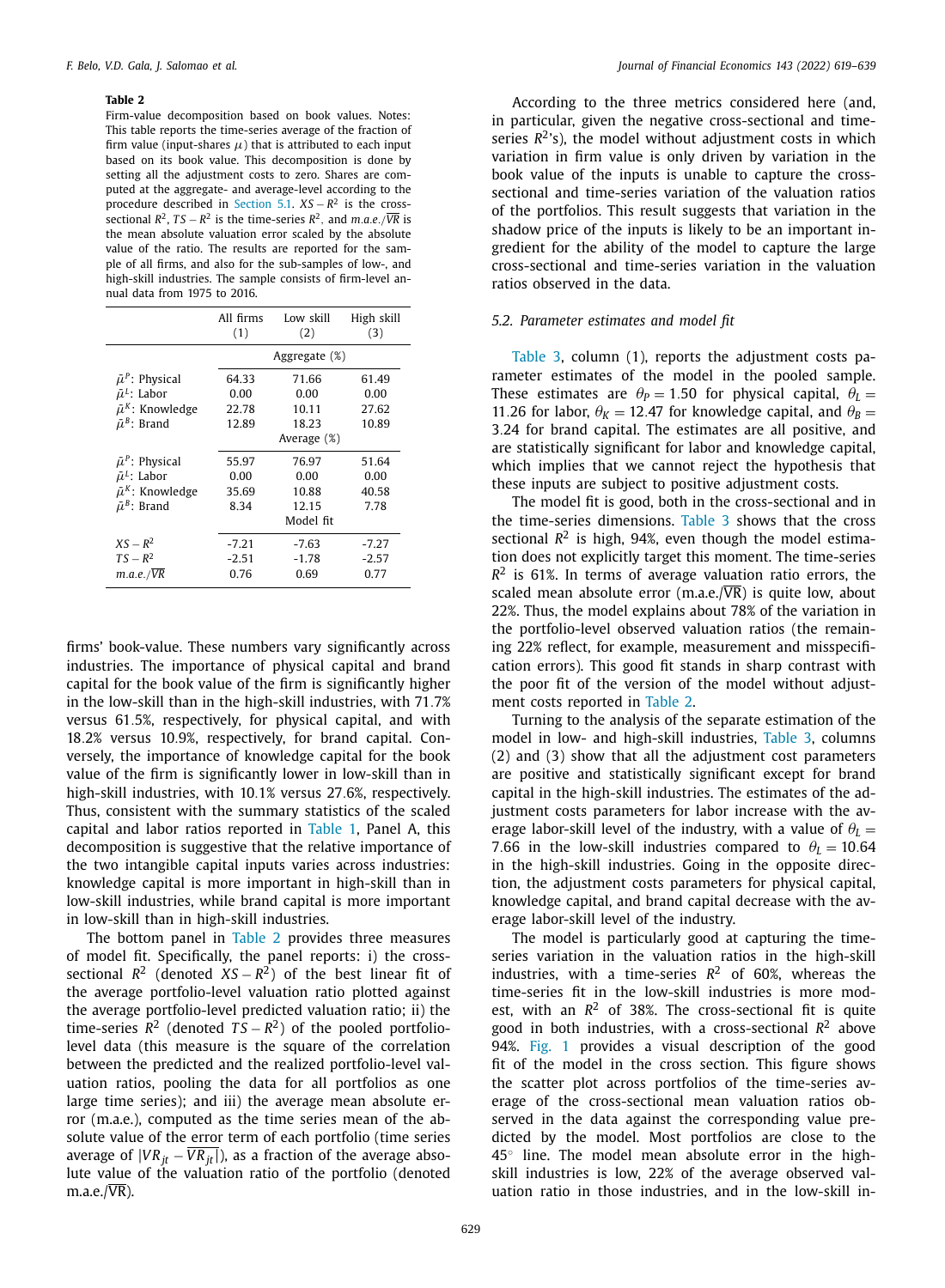<span id="page-11-0"></span>Parameter estimates and model fit. Notes: This table reports the parameter estimates and measures of fit for the baseline model specification (columns 1 to 3) and across restricted alternative model specifications with a sub-set of the capital/labor inputs (columns 4 to 13). The estimation uses 40 portfolios sorted based on proxies of the lagged values of the inputs (10 portfolios for each input).  $\theta_P$ ,  $\theta_L$ ,  $\theta_K$  and  $\theta_B$  are, respectively, the physical capital, labor, knowledge capital, and brand capital adjustment cost parameters. s.e. stands for Newey-West standard errors with three lags. *XS* − *R*<sup>2</sup> is the cross-sectional  $R^2$ , *TS* −  $R^2$  is the time-series  $R^2$ , and *m.a.e.*/ $\overline{VR}$  is the mean absolute valuation error scaled by the absolute value of the ratio. The results are reported for the sample of all firms (baseline model only), and also for the sub-samples of low-, and high-skill industries (all specifications). The sample is annual data from 1975 to 2016.

|                                                                                              |                                                                        | Baseline                                                                |                                                                        |                        | $K^P$                |                                    | $K^P + L$                            |                                    | $K^P + K^K$                        |                                    | $K^P + K^B$                        |                                                       | $K^P + L + K^K$                                        |
|----------------------------------------------------------------------------------------------|------------------------------------------------------------------------|-------------------------------------------------------------------------|------------------------------------------------------------------------|------------------------|----------------------|------------------------------------|--------------------------------------|------------------------------------|------------------------------------|------------------------------------|------------------------------------|-------------------------------------------------------|--------------------------------------------------------|
|                                                                                              | All<br>firms<br>(1)                                                    | Low<br>skill<br>(2)                                                     | High<br>skill<br>(3)                                                   | Low<br>skill<br>(4)    | High<br>skill<br>(5) | Low<br>skill<br>(6)                | High<br>skill<br>(7)                 | Low<br>skill<br>(8)                | High<br>skill<br>(9)               | Low<br>skill<br>(10)               | High<br>skill<br>(11)              | Low<br>skill<br>(12)                                  | High<br>skill<br>(13)                                  |
|                                                                                              |                                                                        |                                                                         |                                                                        |                        |                      |                                    | Parameter estimates                  |                                    |                                    |                                    |                                    |                                                       |                                                        |
| $\theta_{P}$<br>s.e.<br>$\theta_L$<br>s.e.<br>$\theta_K$<br>s.e.<br>$\theta_{\rm R}$<br>s.e. | 1.50<br>[1.00]<br>11.26<br>[0.69]<br>12.47<br>[0.77]<br>3.24<br>[2.05] | 3.77<br>[0.85]<br>7.66<br>[0.84]<br>18.80<br>$[1.62]$<br>9.99<br>[1.46] | 2.18<br>[0.97]<br>10.64<br>[0.66]<br>12.28<br>[0.74]<br>2.05<br>[2.48] | 20.55<br>[0.53]        | 29.44<br>[0.62]      | 10.67<br>[0.96]<br>10.96<br>[0.97] | 12.79<br>[1.13]<br>14.54<br>$[1.02]$ | 12.31<br>[0.70]<br>28.82<br>[2.06] | 13.31<br>[0.88]<br>14.71<br>[0.82] | 13.59<br>[0.71]<br>18.92<br>[1.78] | 24.83<br>[1.07]<br>15.95<br>[3.14] | 5.09<br>[0.89]<br>9.04<br>[0.84]<br>25.14<br>$[1.59]$ | 2.68<br>[0.90]<br>10.97<br>[0.67]<br>12.63<br>$[0.72]$ |
|                                                                                              |                                                                        |                                                                         |                                                                        |                        |                      |                                    | Model fit                            |                                    |                                    |                                    |                                    |                                                       |                                                        |
| $XS - R^2$<br>$TS - R^2$<br>$m.a.e./\overline{VR}$                                           | 0.94<br>0.61<br>0.22                                                   | 0.95<br>0.38<br>0.31                                                    | 0.94<br>0.60<br>0.22                                                   | 0.5<br>$-0.01$<br>0.39 | 0.75<br>0.21<br>0.32 | 0.57<br>0.14<br>0.36               | 0.74<br>0.39<br>0.28                 | 0.73<br>0.21<br>0.34               | 0.88<br>0.5<br>0.25                | 0.64<br>0.20<br>0.35               | 0.81<br>0.25<br>0.32               | 0.86<br>0.31<br>0.32                                  | 0.92<br>0.6<br>0.22                                    |



Fig. 1. Cross-sectional model fit. This figure plots the time-series average of the model-implied and realized cross sectional average valuation ratios of each portfolio, using the parameter estimates reported in Table 3 columns (2) (low-skill industries) and (3) (high-skill industries) to calculate the model-implied valuation ratios. The sample consists of firm-level annual data from 1975 to 2016.

dustries it is about 31% of the average observed valuation ratio.

The better time series fit of the model in high-skill industries is [consistent](#page-20-0) with the findings in Peters and Taylor (2017) and [Andrei](#page-20-0) et al. (2018) who show that the observed valuation ratios (market to book ratios) explain physical capital investment better in high-tech sectors than in low-tech sectors.Part of the reason for this pattern can be explained by the significantly higher volatility of the valuation ratios in the high-skill industries (which implies more variation to explain), as reported in [Table](#page-9-0) 1, especially given that this higher volatility does not seem to be driven by random noise but rather by a higher variance in the value of the capital (and labor) inputs. (Panel A in [Table](#page-9-0) 1 shows that the characteristics of the firms in the high-skill industries are more volatile.)

#### *5.3. Firm value decomposition based on market-values*

The parameter estimates allow us to compute the model-implied shadow prices of each input, and hence evaluate the contribution of each input for firm value (input-shares) based on each input's market value. The approach used here is analogous to the analysis of the bookvalue decomposition reported in [Section](#page-8-0) 5.1. Specifically, using the estimates reported in Table 3 columns (1) to (3),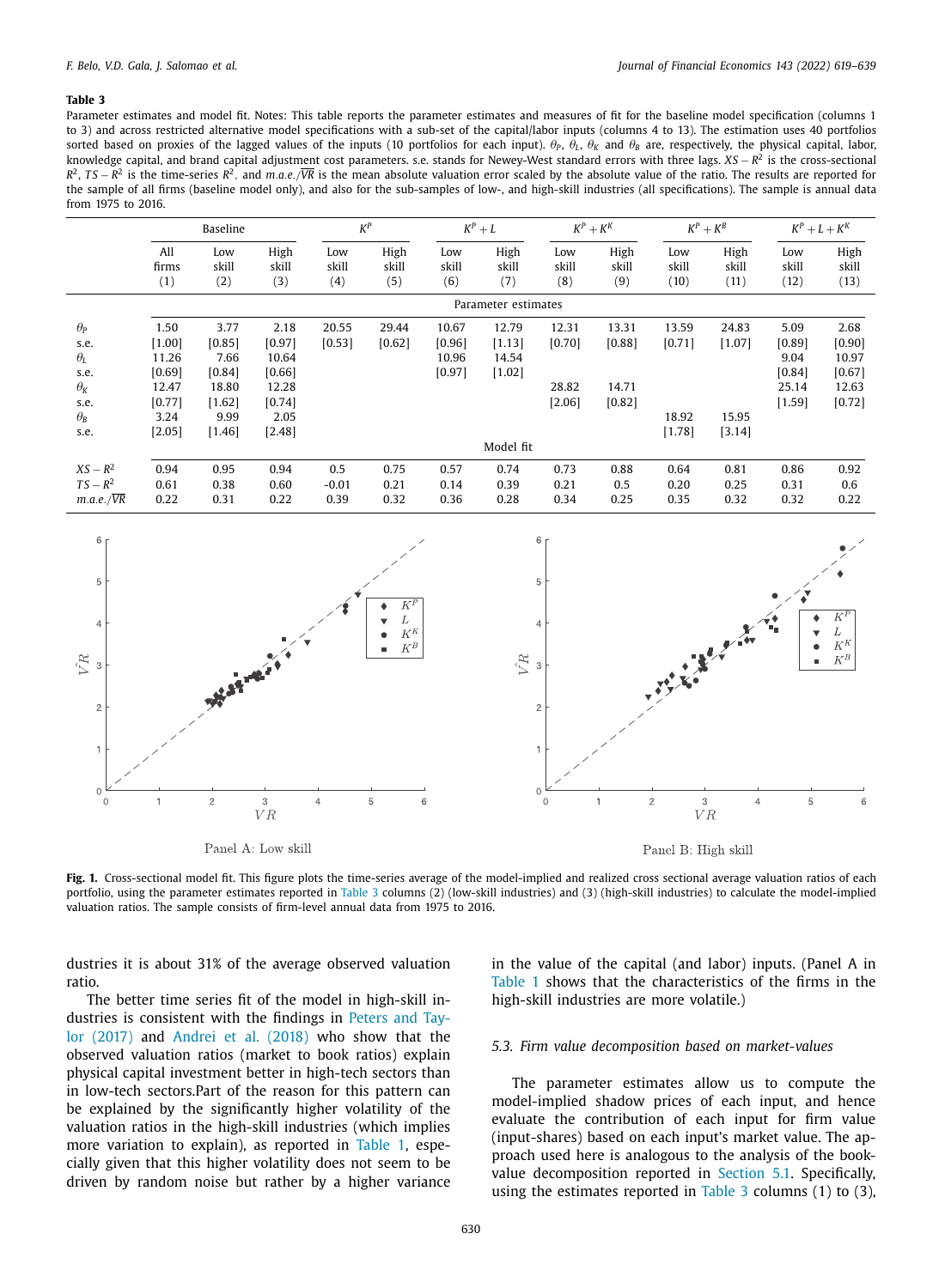<span id="page-12-0"></span>Firm-value decomposition and adjustment costs. Notes: This table reports the model-implied input-shares  $(\mu)$  and estimated adjustment costs  $(CX/Y)$  for the baseline model specification (columns 1–3) and across restricted alternative model specifications with a sub-set of the capital/labor inputs (columns 4 to 13), using the parameters estimates reported in [Table](#page-11-0) 3 to calculate the model-implied input-shares and adjustment costs. Shares are computed at the aggregate- and average-level according to the procedure described in [Section](#page-8-0) 5.1. *CX*/*Y* is the ratio (in percent) of the implied input adjustment costs-tosales ratio, computed as the time-series average of the cross-sectional median of this value. The results are reported for the sample of all firms (baseline model only), and also for the sub-samples of low-, and high-skill industries (all specifications). The sample consists of firm-level annual data from 1975 to 2016.

|                                                                                                         |                                 | Baseline                         |                                 | $K^P$               |                      |                     | $K^P + L$                                     | $K^P + K^K$         |                      |                      | $K^P + K^B$           |                         | $K^P + L + K^K$         |
|---------------------------------------------------------------------------------------------------------|---------------------------------|----------------------------------|---------------------------------|---------------------|----------------------|---------------------|-----------------------------------------------|---------------------|----------------------|----------------------|-----------------------|-------------------------|-------------------------|
|                                                                                                         | All<br>firms<br>(1)             | Low<br>skill<br>(2)              | High<br>skill<br>(3)            | Low<br>skill<br>(4) | High<br>skill<br>(5) | Low<br>skill<br>(6) | High<br>skill<br>(7)                          | Low<br>skill<br>(8) | High<br>skill<br>(9) | Low<br>skill<br>(10) | High<br>skill<br>(11) | Low<br>skill<br>(12)    | High<br>skill<br>(13)   |
|                                                                                                         |                                 |                                  |                                 |                     |                      |                     | Firm-value decomposition $-$ Aggregate $(\%)$ |                     |                      |                      |                       |                         |                         |
| $\bar{\mu}^P$ : Physical<br>$\bar{\mu}^L$ : Labor<br>$\bar{\mu}^K$ : Knowledge<br>$\bar{\mu}^B$ : Brand | 30.36<br>22.53<br>38.28<br>8.83 | 40.16<br>14.33<br>20.34<br>25.17 | 29.91<br>20.85<br>43.23<br>6.02 | 100.00              | 100.00               | 73.62<br>26.38      | 67.83<br>32.17                                | 67.72<br>32.28      | 55.48<br>44.52       | 61.03<br>38.97       | 82.86<br>17.14        | 50.31<br>19.64<br>30.05 | 32.5<br>22.08<br>45.41  |
|                                                                                                         |                                 |                                  |                                 |                     |                      |                     | Firm-value decomposition $-$ Average $(\%)$   |                     |                      |                      |                       |                         |                         |
| $\bar{\mu}^P$ : Physical<br>$\bar{\mu}^L$ : Labor<br>$\bar{\mu}^K$ : Knowledge                          | 21.85<br>26.61<br>46.84         | 42.64<br>18.14<br>22.19          | 20.91<br>24.32<br>51.36         | 100.00              | 100.00               | 68.37<br>31.63      | 52.94<br>47.06                                | 67.59<br>32.41      | 44.75<br>55.25       | 71.52                | 85.82                 | 48.06<br>22.18<br>29.76 | 22.19<br>25.43<br>52.37 |
| $\bar{\mu}^B$ : Brand                                                                                   | 4.70                            | 17.03                            | 3.41                            |                     |                      |                     | Realized adjustment costs (% of annual sales) |                     |                      | 28.48                | 14.18                 |                         |                         |
| $CP/Y$ : Physical<br>$CL/Y$ : Labor<br>$CK/Y$ : Knowledge<br>$CB/Y$ : Brand                             | 0.90<br>6.46<br>10.05<br>0.49   | 1.22<br>2.61<br>2.35<br>1.69     | 1.50<br>6.77<br>13.28<br>0.30   | 6.64                | 20.23                | 3.45<br>3.74        | 8.79<br>9.25                                  | 3.98<br>3.60        | 9.14<br>15.91        | 4.39<br>3.19         | 17.06<br>2.37         | 1.65<br>3.09<br>3.14    | 1.84<br>6.98<br>13.66   |

we compute, for each firm and in each year, the values of  $q_{it}^P$  $\frac{K_{it+1}^P}{A_{it+1}}$ ,  $q_{it}^L$   $\frac{L_{it+1}}{A_{it+1}}$ ,  $q_{it}^K$  $\frac{K_{it+1}^K}{A_{it+1}}$ , and  $q_{it}^B$  $\frac{K_{it+1}^B}{A_{it+1}}$ , that is, the modelimplied scaled value of each capital/labor input. We then substitute these values in Eqs.  $(12)$  to  $(15)$  to compute, in each year, the share of the firm's value attributed to each capital/labor input (input-shares), both for the pooled sample, and for the low- and high-skill industries separately.<sup>16</sup>

In Table 4 we summarize the properties of the inputshares in the economy using the two (aggregate and average) measures discussed in [Section](#page-10-0) 2.

Table 4, column (1) shows that the four inputs are important determinants of firms' market values. When the model is estimated across all firms, and using the aggregate input-share measure, the share of physical capital is 30.4%, the share of installed labor is 22.5%, the share of knowledge capital is 38.3%, and the share of brand capital is the remaining 8.8%. When we use the average inputshare measure, the inferences are similar, but the importance of physical and brand capital is smaller, while the importance of labor and, especially, of knowledge capital, is higher. Specifically, here, the share of physical capital is 21.9%, the share of installed labor is 26.6%, the share of knowledge capital is 46.8%, and the share of brand capital is the remaining 4.7%. This analysis reveals that physical capital accounts for less than 31% of firms' total market value on average, and highlights the importance of nonphysical capital inputs (intangible capital and labor) as determinants of firms' market values.

Turning to the analysis across labor-skill industries, the results reported in Table 4 columns (2) and (3) show that the relative importance of the capital/labor inputs exhibits substantial variation across these industries. The average fraction of firm value attributed to labor and, especially, to knowledge capital, increases with the average labor-skill level of the industry. In the low-skill industries, the share of labor is on average 14.3% using the aggregate measure (18.1% using the average measure), whereas in the high-skill industries this share is 20.9% using the aggregate measure (24.3% using the average measure). Similarly, in the low-skill industries, the share of knowledge capital is on average 20.3% using the aggregate measure (22.2% using the average measure), whereas in the high-skill industries this share is 43.2% using the aggregate measure (51.4% using the average measure).

Going in the opposite direction, the fraction of firm value attributed to physical capital and to brand capital decreases with the average labor-skill level of the industry. In the low-skill industries, the share of physical capital is on average 40.2% using the aggregate measure (42.6% using the average measure), whereas in the high-skill industries this share drops to 29.9% using the aggregate measure (20.9% using the average measure). Similarly, in the low-skill industries, the share of brand capital is on average 25.2% using the aggregate measure (17.0% using the average measure), whereas in the high-skill industries this share drops to 6.0% using the aggregate measure (3.4% using the average measure).

Interestingly, the pattern of the input-shares across industries reveals that, even though intangible capital is an important component of the firm's market value across all

 $16$  Note that, with this procedure, the input-shares add up to 100% by construction. This does not mean that the model explains the entire variation of the firm's value without any error. As discussed in [Section](#page-10-0) 5.2, based on the m.a.e./ $\overline{\text{VR}}$  ratio, the model captures between 69% (low skill) and 78% (high skill) of the firm's valuation ratio. Thus, our analysis here provides a decomposition of the firm value that is explained by the model.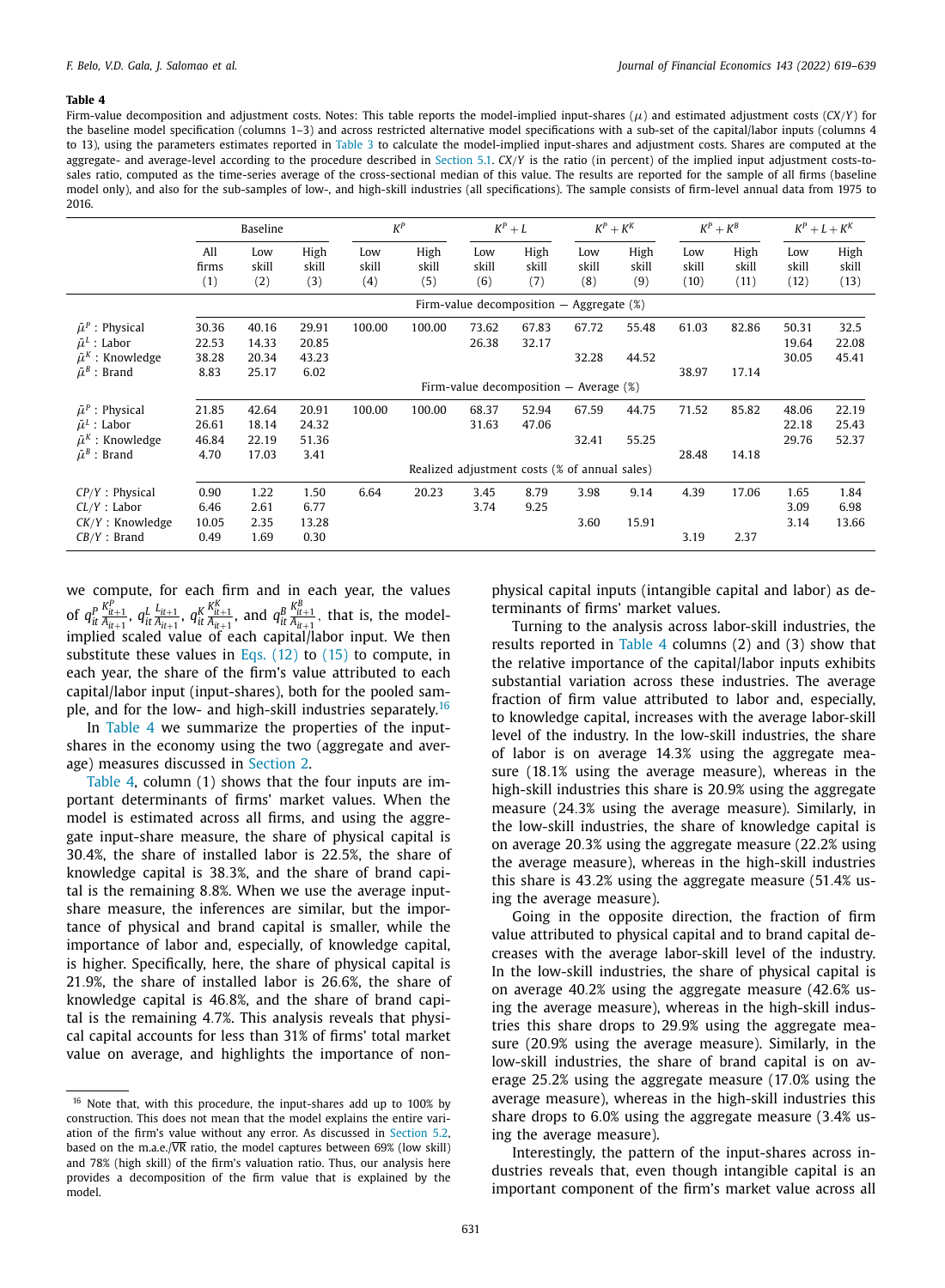<span id="page-13-0"></span>Firm-value decomposition across decades. Notes: This table shows the average aggregate input-shares  $(\mu)$  (obtained with the aggregation procedure described in [Subsection](#page-8-0) 5.1) across different decades, and using the parameter estimates reported in columns (1) to (3) in [Table](#page-11-0) 3. The results are reported for the sample of all firms, and also for the sub-samples of low- and high-skill industries. The sample consists of firm-level annual data from 1975 to 2016.

|                           | 1970s         | 1980s | 1990s          | 2000s | 2010 <sub>s</sub> |  |  |
|---------------------------|---------------|-------|----------------|-------|-------------------|--|--|
|                           | All firms (%) |       |                |       |                   |  |  |
| $\bar{\mu}^P$ : Physical  | 43.15         | 37.99 | 28.11          | 23.93 | 22.65             |  |  |
| $\bar{\mu}^L$ : Labor     | 23.07         | 18.73 | 23.01          | 24.35 | 24.53             |  |  |
| $\bar{\mu}^K$ : Knowledge | 24.90         | 33.53 | 39.89          | 43.53 | 44.72             |  |  |
| $\bar{\mu}^B$ : Brand     | 8.88          | 9.75  | 8.99           | 8.19  | 8.10              |  |  |
|                           |               |       | Low skill (%)  |       |                   |  |  |
| $\bar{\mu}^P$ : Physical  | 48.03         | 47.15 | 37.41          | 34.88 | 35.89             |  |  |
| $\bar{\mu}^L$ : Labor     | 14.83         | 11.17 | 14.41          | 16.67 | 15.22             |  |  |
| $\bar{\mu}^K$ : Knowledge | 17.40         | 18.80 | 19.26          | 23.04 | 21.97             |  |  |
| $\bar{\mu}^B$ : Brand     | 19.74         | 22.88 | 28.92          | 25.42 | 26.92             |  |  |
|                           |               |       | High skill (%) |       |                   |  |  |
| $\bar{\mu}^P$ : Physical  | 43.87         | 37.22 | 27.57          | 23.65 | 21.71             |  |  |
| $\bar{\mu}^L$ : Labor     | 21.17         | 17.68 | 21.21          | 22.29 | 22.73             |  |  |
| $\bar{\mu}^K$ : Knowledge | 28.35         | 38.03 | 45.43          | 48.64 | 50.34             |  |  |
| $\bar{\mu}^B$ : Brand     | 6.60          | 7.06  | 5.79           | 5.43  | 5.22              |  |  |

industries, the relative importance of the type of intangible capital (knowledge or brand capital) that matters the most for firm value varies across industries. In low-skill industries, the two intangible capital inputs have approximately the same importance (with average input-shares between 17 and 25%) for a combined share of around 39−46% of firm value. But in high skill industries, knowledge capital is significantly more important for firm value than brand capital. Here, the combined share of the two intangible capital inputs is between 49 and 55% of firm value, and knowledge capital accounts for about 90% of this combined share. This result highlights the importance of considering heterogeneous types of intangible capital in empirical work.

### *5.4. Firm value decomposition over time*

The previous analyses focus on the time-series average of the input-shares in the full sample from 1975 to 2016. Using the full-sample parameter estimates, we now perform the decomposition analysis across different subperiods to investigate if the relative importance of the different inputs has changed over time.

Table 5 reports the time series averages of each inputshare across decades: 1970s (1975 – 1979), 1980s (1980 – 1989), 1990s (1990 − 1999), 2000s (2000 − 2009), and 2010s (2010 − 2016). To save space, we report only the input-shares computed using the aggregate input-share measure. The results using the average input-share mea-sure are similar, consistent with the analysis in [Section](#page-11-0) 5.3. [Fig.](#page-14-0) 2 provides a visual description of the trends in the input-shares in the data, both in the low- and high-skill industries.

The table and the figure reveal interesting patterns. The importance of physical capital for firm value has significantly decreased in recent years, while the importance of intangible capital, broadly defined, has significantly increased. But the type of intangible capital that has gained more importance in recent years varies across industries. In low-skill industries, there is a significant increase in the importance of brand capital, but a relatively small increase in the importance of knowledge capital. In high-skill industries, there is a significant increase in the importance of knowledge capital, but effectively no change in the importance of brand capital. The importance of labor for firm value does not exhibit an obvious trend as its share has remained relatively constant over the sample period.

Taken together, the analysis in this section further highlights the importance of the non-physical capital inputs for firm value, especially in the most recent decades, and in high-skill industries, where the non-physical capital inputs account, on average, for more than 78% of firm value. In addition, the change in the relative importance of each input for firm value over time confirms the importance of targeting the time series of the valuation ratios in the estimation, as opposed to only targeting their time-series averages as in LWZ/BXZ.

# *5.5. Implied adjustment costs*

To assess whether the model fits the data with economically reasonable parameter values, and also to better understand the relatively high importance of labor and intangible capital inputs for firm value, we use the parameter estimates to characterize the implied adjustment costs of each input.

To properly characterize the adjustment costs of each input we focus on several measures. The first set of measures are based on the realized adjustment costs of each input (that is, ex post adjustment cost measures which describe the equilibrium outcome). Specifically, using the functional form specification in Eq.  $(16)$  and the parameter estimates, the realized adjustment costs of each input (denoted as *CP*, *CL*, *CK*, and *CB*) can be computed as a fraction of firms' total annual sales (denoted as *Y* ) as follows:

$$
\frac{CP_{it}}{Y_{it}} = \frac{\frac{\theta_P}{2} \left(\frac{I_t^p}{K_t^p}\right)^2 K_{it}^p}{Y_{it}}
$$
(27)

$$
\frac{CL_{it}}{Y_{it}} = \frac{\frac{\theta_t}{2} \left(\frac{H_{it}}{N_{it}}\right)^2 W_{it} L_{it}}{Y_{it}}
$$
(28)

$$
\frac{CK_{it}}{Y_{it}} = \frac{\frac{\theta_K}{2} \left(\frac{I_{it}^K}{U_{it}^K}\right)^2 K_{it}^K}{Y_{it}}
$$
(29)

$$
\frac{CB_{it}}{Y_{it}} = \frac{\frac{\theta_B}{2} \left(\frac{I_{it}^B}{U_{it}^B}\right)^2 K_{it}^B}{Y_{it}}.
$$
\n(30)

The bottom panel in [Table](#page-12-0) 4, columns (1) to (3), reports the average realized adjustment costs of each input, computed as the time-series average of the cross-sectional medians of the ratios in Eqs.  $(27)-(30)$ .

Reporting the time-series average of the realized adjustment costs provides a simple way of describing the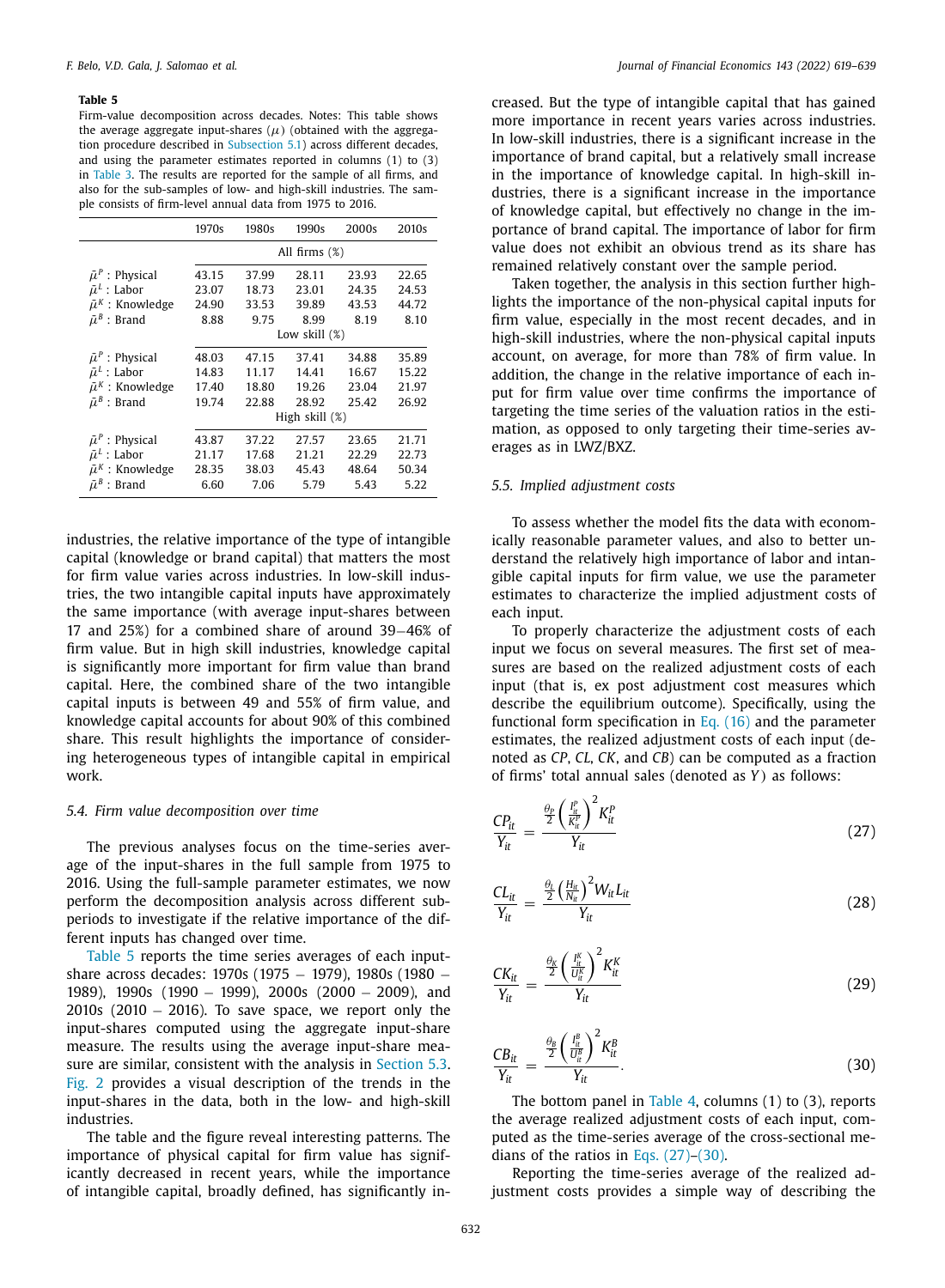<span id="page-14-0"></span>

**Fig. 2.** Firm-value decomposition over time. This figure plots the time series of the contribution of each input for the firm's market value (input-shares) in low-skill industries (Panel A) and in high-skill industries (Panel B) implied by the parameter estimates reported in [Table](#page-11-0) 3, columns (2) and (3), and using the aggregate share measure.  $\mu_P$  is the share of physical capital,  $\mu_L$  is the share of labor,  $\mu_R$  is the share of knowledge capital, and  $\mu_B$  is the share of brand capital. Panel A shows the results for low-skill industries, Panel B shows the results for high-skill industries. The sample consists of firm-level annual data from 1975 to 2016.

economic importance of the adjustment costs of each input but, given the convexity of the adjustment costs function, the average of the realized values may overstate the actual magnitude of the adjustment costs perceived by firms when making their investment and hiring decisions. Thus, we complement the previous measures with an analysis of the estimated adjustment costs function (that is, an ex ante adjustment costs measure, the relevant object for firms' investment and hiring decisions). Specifically, in Panel A of [Fig.](#page-15-0) 3, we plot the estimated adjustment cost function of each input as a function of the corresponding investment/hiring rate (ranging from −20 to +20%), and holding fixed the median input-to-sales ratio in the industry (to properly scale the function). To further help the economic interpretation of the magnitudes of these functions, Panel B of [Fig.](#page-15-0) 3 reports the estimated adjustment costs of each input using Eqs.  $(27)$  to  $(30)$  evaluated at their (average) median investment/hiring rates (using the values reported in [Table](#page-9-0) 1).

In the pooled sample, the magnitude of the realized knowledge capital and labor adjustment costs is large, whereas the magnitude of the physical capital and brand capital adjustment costs is very small. The bottom panel in [Table](#page-12-0) 4, column (1), shows that, on average, the fraction of (annual) sales that is lost due to labor adjustment costs is 6.5% while the corresponding fraction for knowledge capital is 10.1%. The fraction of sales that is lost due to physical capital adjustment costs is only 0.9%, and for brand capital this fraction is 0.5%.

Although there is no consensus in the literature regarding the magnitude of adjustment costs, our estimated values of the adjustment costs appear to be reasonable. For labor and physical capital, our estimated values are within the empirical estimates surveyed in [Hamermesh](#page-20-0) and Pfann (1996) and discussed in Merz and Yashiv [\(2007\).](#page-20-0) For brand capital, the estimated value of adjustment costs is lower than those estimated in [Vitorino](#page-20-0) (2014) (on average, about 8% of firm's annual sales).<sup>17</sup> For knowledge capital, the estimated large adjustment costs are in line with a large body of empirical evidence (for example, Hall et al., 1984 and [Bernstein](#page-20-0) and Nadiri, 1989) [documenting](#page-20-0) that adjustment costs for R&D are significantly higher than those for physical capital.

Turning to the analysis of the variation in the size of the adjustment costs across industries, the bottom panel in [Table](#page-12-0) 4, columns (2) to (3), shows that the estimated labor and knowledge capital adjustment costs increase significantly with the average labor-skill level of the industry. The fraction of (annual) sales lost due to labor adjustment costs is on average 2.6% in the low-skill industries, and 6.8% in the high-skill industries. This result is consistent with prior evidence (discussed in [Section](#page-6-0) 4.3) that high-skill workers are more costly to replace than low-skill workers, which motivated our industry classification. Similarly, the fraction of (annual) sales lost due to knowledge capital adjustment costs is on average 2.4% in the low-skill industries, and 13.3% in the high-skill industries. Thus, adjusting knowledge capital is quite costly, but only in highskill industries.

The positive relationship between the size of the adjustment costs and the average labor-skill of the industry is reversed for brand capital, but the size of the adjustment costs is quite small in both industries (between 0.3 and 1.7% of annual sales), consistent with the analysis across all firms reported in column (1).

Panel A of [Fig.](#page-15-0) 3 plots the estimated adjustment cost functions of each input for the low- and high-skill industries. These plots show that labor and knowledge capital are (ex ante) relatively more costly to adjust in high-skill

<sup>&</sup>lt;sup>17</sup> The main differences between this study and ours are that we estimate firm-level parameters and a model with four inputs, whereas [Vitorino](#page-20-0) (2014) estimates portfolio-level parameters and a model with only two (physical capital and brand capital) inputs.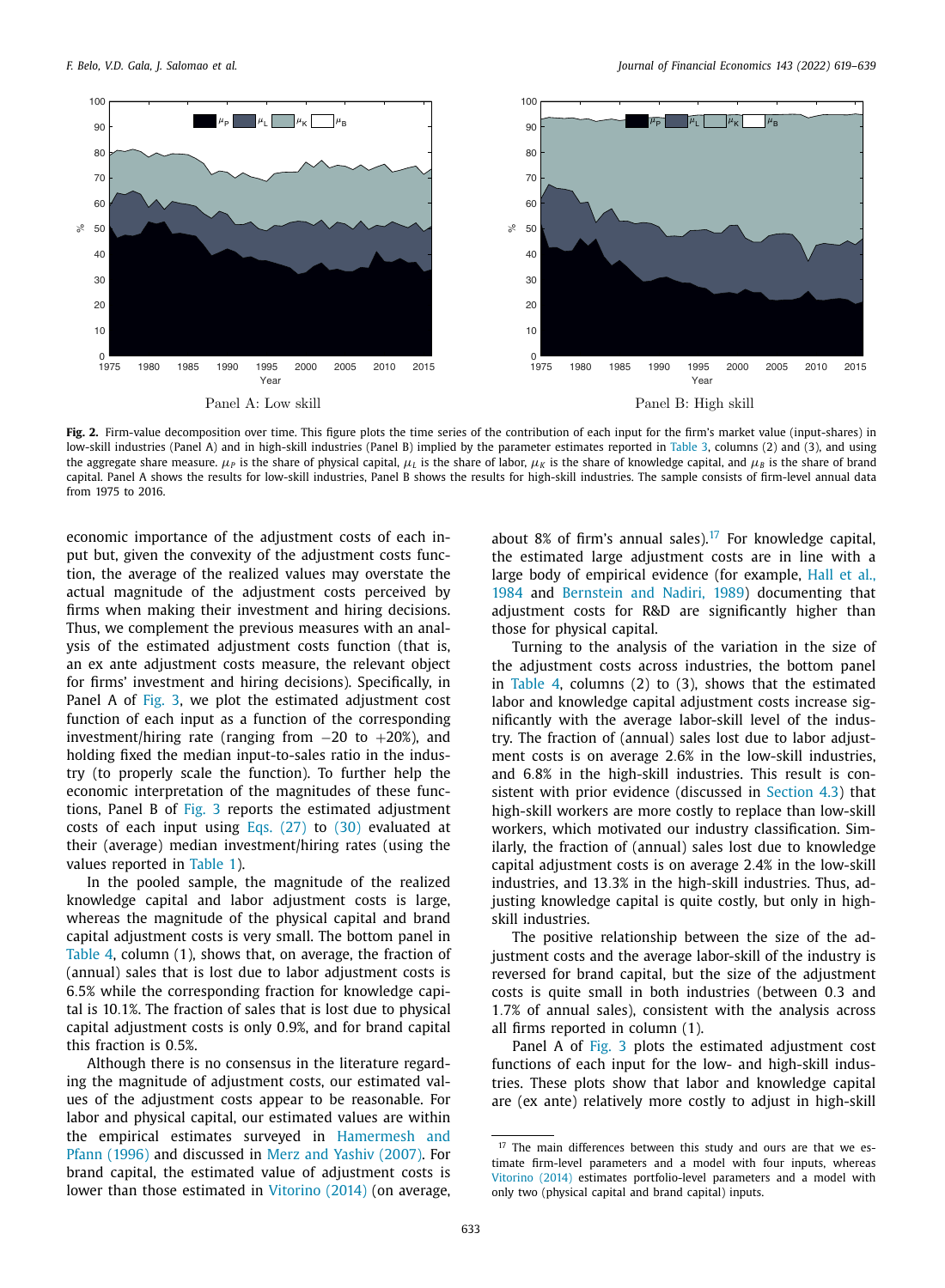#### Panel A: Adjustment cost functions

<span id="page-15-0"></span>

Panel B: Adjustment cost functions evaluated at (average) median investment/hiring rates (in  $\%$ )

|                    | Low skill | High skill |
|--------------------|-----------|------------|
| $CP/Y$ : Physical  | 1.06      | 1.40       |
| $CL/Y$ : Labor     | 2.16      | 5.54       |
| $CK/Y$ : Knowledge | 2.07      | 11.61      |
| $CB/Y$ : Brand     | 1.73      | 0.35       |

**Fig. 3.** Estimated adjustment cost functions. Panel A in this figure plots the estimated adjustment cost functions for each input in low- and high-skill industries, using the parameter estimates reported in [Table](#page-11-0) 3, columns (2) and (3). The adjustment costs of each input are calculated as a proportion of the respective (average) median input stock-to-sales ratio reported in [Table](#page-9-0) 1. Panel B shows the adjustment costs-to-sales ratio evaluated at the (average) median of corresponding investment rates and as a proportion of the respective (average) median input stock-to-sales ratio reported in [Table](#page-9-0) 1.

industries than in low-skill industries, while the opposite pattern is observed for physical capital and brand capital, consistent with the analysis of the realized adjustment costs. In addition, Panel B shows that the magnitude of the (ex ante) adjustment costs appears to be reasonable and is similar to that using the realized (ex post) measures in our sample.

Taken together, the adjustment costs estimates reveal that knowledge capital and labor are the most costly inputs to adjust in response to changing economic conditions. This finding helps understand the high share of these inputs in the model-implied firm-value decomposition, especially in high-skill industries.

#### *5.6. Model comparison*

To help understand the fit of the model and the relative importance of the various capital inputs for firm valuation, [Table](#page-11-0) 3, columns (4) to (13), reports the parameter estimates and model fit across several restricted versions of the model based on various subsets of the four inputs. [Table](#page-12-0) 4, columns (4) to (13), reports the corresponding model-implied firm value decomposition and adjustment cost estimates. To save space, for each of the alternative specifications, we only report the results for the low- and high-skill industries. Also, we focus most of the discussion on the comparison of the model fit across specifications. To provide a meaningful comparison of the model fit in terms of *R*2, we use the same set of firms in the estimation of all models (the sample used for the baseline model), and the same observed valuation ratios across models, that is, the observed firm value scaled by the same sum of the capital inputs  $(A_t)$ .

The standard one-physical-capital input model is a natural benchmark. [Table](#page-11-0) 3, columns (4) and (5), show that, consistent with BXZ, this model does a reasonable job explaining the cross-sectional variation in the average valuation ratio across portfolios with a cross-sectional *R*<sup>2</sup> of 50% in low-skill industries, and of 75% in high-skill industries (versus 95 and 94% in the baseline model). How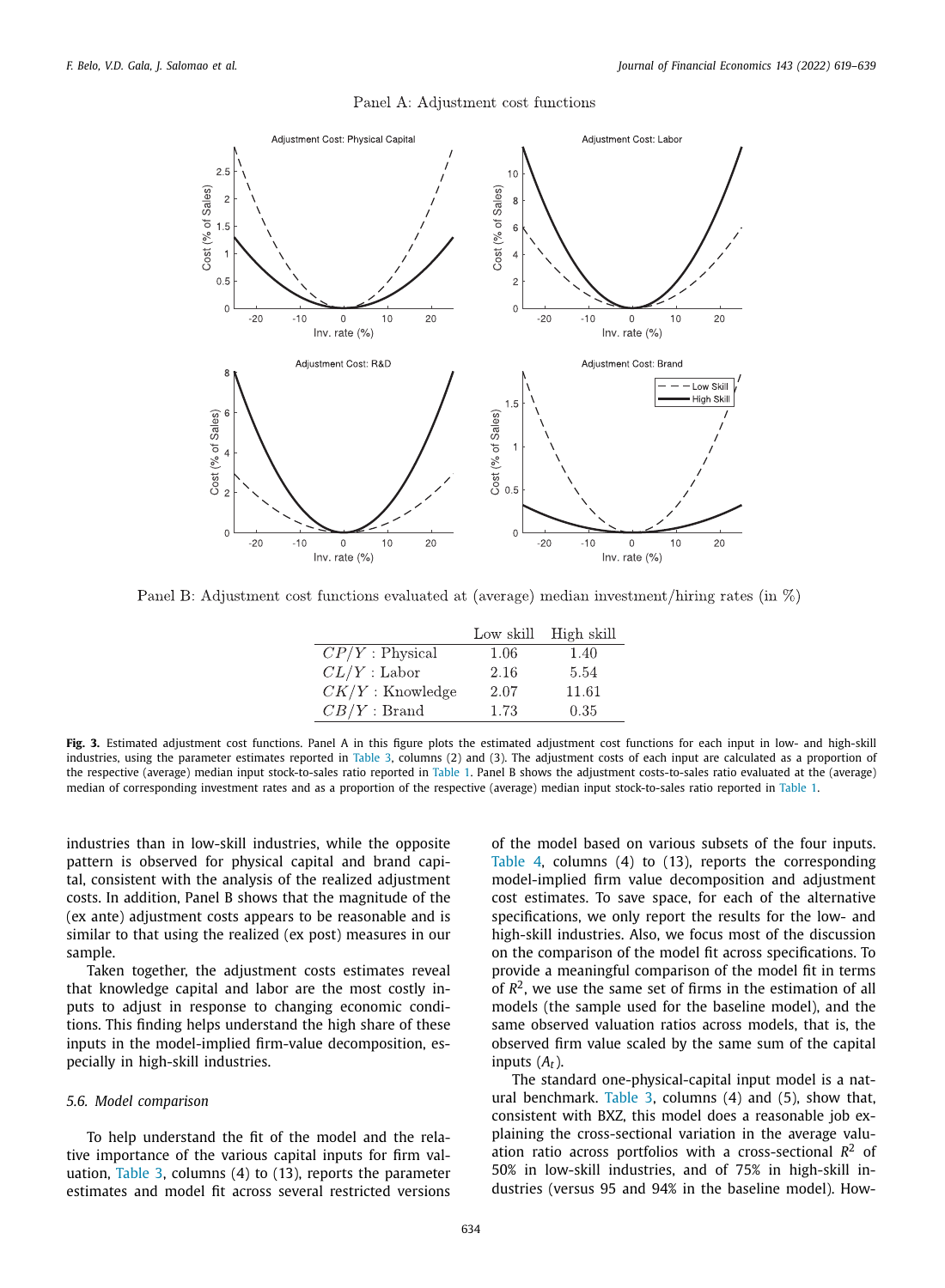<span id="page-16-0"></span>ever, the one-physical-capital input model fails to explain the time-series variation in the valuation ratios. The timeseries  $R^2$  of the one-physical-capital input model is basically 0% in low-skill industries, versus 38% in the baseline model, and 21% in high-skill industries, versus 60% in the baseline model. Thus, we conclude that the benefit of incorporating additional quasi-fixed inputs in the neoclassical investment model comes primarily from improving the model's ability to capture the time-series variation in the valuation ratios. In addition, this result highlights the importance of examining the time series fit of the model to assess its performance, not just its cross sectional fit as in LWZ/BXZ.

In addition, the comparison of the estimated realized adjustment costs across model specifications reveals that, when some inputs are ignored, the model estimates provide an improper characterization of the size of an input's adjustment cost. As reported in the bottom panel in [Table](#page-11-0) 3, the one-physical-capital input model seems to significantly overestimate the magnitude of physical capital adjustment costs, suggesting that it attributes to physical capital all the costs of adjusting the other (missing) inputs. In this model, the fraction of annual sales lost due to physical capital adjustment costs is on average between 6.6 and 20.2% of firms' annual sales across industries, versus only 1.2 and 1.5% of firms' annual sales in the baseline model.

Comparing across all model specifications, [Table](#page-11-0) 3 shows that the contribution of each input for the improvement of the model fit varies across industries. We focus our discussion here on the time-series *R*<sup>2</sup> only, because this metric is the most informative for this analysis due to its larger variation across model specifications.

Adding labor and, especially, knowledge capital, to the one-physical-capital input model has a significant impact on the quality of the model fit in both industries, whereas adding brand capital has a significant impact on the quality of the model fit in low-skill industries only. When quasi-fixed labor is added to the one-physical-capital input model, the time-series  $R^2$  in low-skill industries increases from 0 to 14% (columns 4 and 6), and it increases from 21 to 39% (columns 5 and 7) in high-skill industries. The impact of knowledge capital is even stronger. The timeseries  $R^2$  in low-skill industries increases from 0 to 21% (columns 4 and 8), and increases from 21 to 50% (columns 5 and 9) in high-skill industries, when knowledge capital is added to the one-physical-capital input model. Finally, when brand capital is added to the one-physical-capital input model, the time-series  $R^2$  in low-skill industries increases significantly from 0 to 20% (columns 4 and 10), while in high-skill industries it increases very little from 21 to 25% (columns 5 and 11).

### *5.7. Robustness*

To check the robustness of our main findings and, in particular, the high importance of non-physical capital inputs for firm value, we re-estimate the model using different functional forms, estimation approaches, data sample, definitions of intangible capital, and other variations of the empirical procedures (in addition to the robustness checks already discussed in the previous sections). To save space, we report the full set of results in the online appendix, and we briefly summarize the main conclusions from these analyses here.

First, we estimate the model assuming more general adjustment costs functions. In one specification, we allow adjustment costs to be asymmetric to capture, for example, investment irreversibility as in Abel and Eberly [\(1994\)](#page-20-0) and Abel and Eberly [\(1996\).](#page-20-0) In another specification, we also estimate the curvature parameter in the adjustment costs function as in BXZ, thus allowing the function to depart from the quadratic form. We find that allowing for asymmetry or a flexible curvature in the adjustment costs function has a small impact on the quality of the model fit in our sample and hence on the conclusions derived from the estimation of the baseline model.

Second, we estimate the model using different estimation approaches. We consider a larger number of portfolios than in the baseline estimation (80 versus 40 portfolios, respectively) and we also estimate the model directly using firm-level data (as opposed to performing the estimation using portfolios). In addition, we also estimate the model using the alternative Fama and French 17 industry classification. Finally, we estimate the model parameters using the Euler equation approach at the firm-level. We find that, similar to the baseline estimation, the non-physical capital inputs still account for more than 60% of the firm's market value across these different estimation approaches.

Third, we consider a different sample for the estimation. We re-estimate a restricted version of the model without knowledge capital using the sub-sample of firms that were excluded from the main sample due to missing (or always zero) R&D expenses data, but have physical capital, labor, and brand capital data. This alternative sample is quite large, including 6541 firms and 60,316 firm-year observations. We find that the average contribution of the non-physical capital inputs for firm value in this alternative sample is still more than 38% of firms' market value across industries. This lower share relative to the baseline sample is perhaps not surprising given that, by definition, the non-R&D firms have zero knowledge capital, which (across most specifications) is the non-physical capital input that contributes the most for firm value in the baseline sample. In addition, the firms that do not perform R&D are likely to be firms from the "old economy," and naturally rely less on innovation and other intangibles.

Finally, we consider different definitions of intangible capital in the empirical implementation of the model. We estimate the model using an alternative (broader) measure of intangible capital, known as organization capital, which is constructed based on Selling, General and Administrative (SG&A) expenses data, following the approach in Eisfeldt and [Papanikolaou](#page-20-0) (2013). We find that, although this SG&A measure of intangible capital does not allow us to differentiate across types of intangibles, as discussed previously, the estimated decomposition across physical capital, labor and intangible capital is quite similar to that of the baseline model. In addition, when we estimate an augmented version of the model adding organization capital as a fifth input, we find that the overall fit of this aug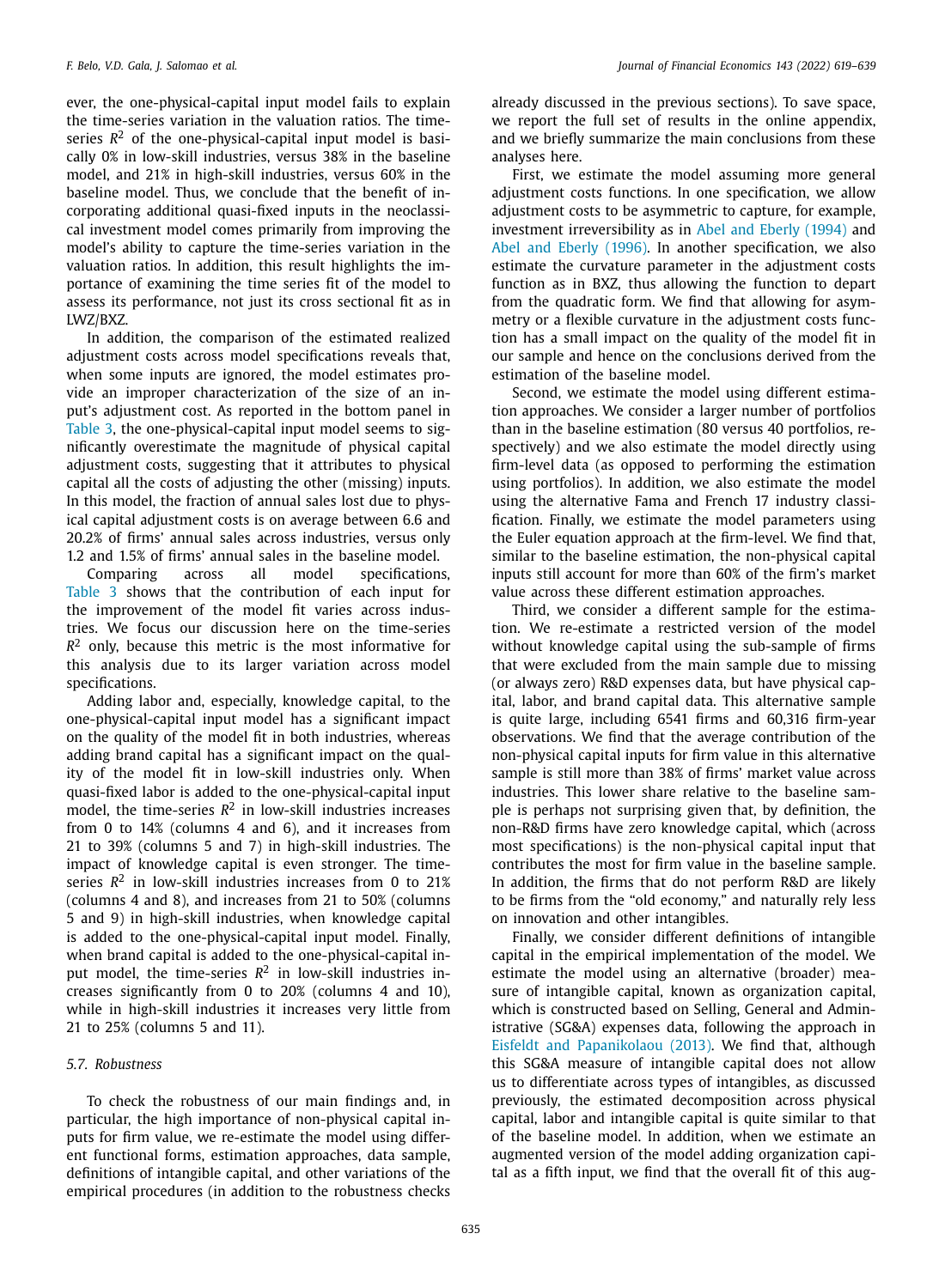<span id="page-17-0"></span>mented model is similar to the fit of the more parsimonious baseline model.

Overall, these additional robustness checks confirm that the importance of the non-physical capital inputs for firm value is a finding robust to reasonable variations in the empirical procedures.<sup>18</sup>

# **6. Conclusion**

We incorporate quasi-fixed labor, knowledge capital, and brand capital into the neoclassical model of investment, and estimate the contribution of each input for explaining firm market values in the US economy from 1975 to 2016. The model performs well in explaining both crosssectional and time-series variation in firms' market values across industries, with a time-series  $R^2$  of up to 61%, and a cross-sectional  $R^2$  of up to 95%. We find that the importance of the non-physical inputs for firm value is substantial and varies across industries. On average, while physical capital accounts for 30 to 40% of firms' market value across industries, installed labor force accounts for 14 to 21%, knowledge capital accounts for 20 to 43%, and brand capital for 6 to 25%.

We show that financial markets assign large and positive values to the installed stocks of the different types of inputs because they are costly to adjust, especially labor and knowledge capital, thus allowing firms to extract some rents as compensation for the cost of adjusting the inputs. Overall, our analysis documents the importance of the non-physical capital inputs (labor and intangible capital) for firm value, and provides direct empirical evidence supporting models with multiple inputs as main sources of firm value.

We also document that the contribution of each input for firm value varies over time. The importance of physical capital has decreased substantially over the last four decades, while the importance of knowledge capital input has increased significantly. This trend is pervasive across different industries and thus is not driven by changes in the industry composition in the US economy, but rather reveals a pattern in the overall economy.

Finally, our quantitative analysis uncovers new questions for future research. For example, what makes brand capital relatively more important in low-skill industries than in high-skill industries, whereas the oppositive pattern holds true for knowledge capital? What is the economic source of the large magnitude of adjustment costs in knowledge capital? The answer to these and other questions may help us understand better the valuation of companies in financial markets.

# **Appendix A. Derivation of the firm value decomposition**

The first order conditions with respect to  $I_{it}^P$ ,  $K_{it+1}^P$ ,  $H_{it}$ ,  $L_{it+1}$ ,  $I_{it}^K$ ,  $K_{it+1}^B$ ,  $I_{it}^B$ ,  $K_{it+1}^B$ , and  $B_{it+1}$ , from maximizing the cum-dividend market value of equity are:

$$
q_{it}^{P} = 1 + (1 - \tau_t) \frac{\partial C_{it}}{\partial I_{it}^{P}}
$$
 (A.1)

$$
q_{it}^{P} = E_{t} \left[ M_{t+1} \left[ (1 - \tau_{t+1}) \left( \frac{\partial \Pi_{it+1}}{\partial K_{it+1}^{P}} - \frac{\partial C_{it+1}}{\partial K_{it+1}^{P}} \right) + \delta_{it+1}^{P} \tau_{t+1} + (1 - \delta_{it+1}^{P}) q_{it+1}^{P} \right] \right]
$$
(A.2)

$$
q_{it}^L = (1 - \tau_t) \frac{\partial C_{it}}{\partial H_{it}} \tag{A.3}
$$

$$
q_{it}^{L} = E_{t} \left[ M_{t+1} \left[ (1 - \tau_{t+1}) \left( \frac{\partial \Pi_{it+1}}{\partial L_{it+1}} - \frac{\partial C_{it+1}}{\partial L_{it+1}} - W_{it+1} \right) + (1 - \delta_{it+1}^{L}) q_{it+1}^{L} \right] \right]
$$
\n(A.4)

$$
q_{it}^{K} = (1 - \tau_{t}) \left[ 1 + \frac{\partial C_{it}}{\partial I_{it}^{K}} \right]
$$
 (A.5)

$$
q_{it}^{K} = E_{t} \left[ M_{t+1} \left[ (1 - \tau_{t+1}) \left( \frac{\partial \Pi_{it+1}}{\partial K_{it+1}^{K}} - \frac{\partial C_{it+1}}{\partial K_{it+1}^{K}} \right) + (1 - \delta_{it+1}^{K}) q_{it+1}^{K} \right] \right]
$$
(A.6)

$$
q_{it}^{B} = (1 - \tau_{t}) \left[ 1 + \frac{\partial C_{it}}{\partial I_{it}^{B}} \right]
$$
 (A.7)

$$
q_{it}^{B} = E_{t} \left[ M_{t+1} \left[ (1 - \tau_{t+1}) \left( \frac{\partial \Pi_{it+1}}{\partial K_{it+1}^{B}} - \frac{\partial C_{it+1}}{\partial K_{it+1}^{B}} \right) + (1 - \delta_{it+1}^{B}) q_{it+1}^{B} \right] \right]
$$
(A.8)

$$
1 = E_t \big[ M_{t+1} \big[ r_{it+1}^B - (r_{it+1}^B - 1) \tau_{t+1} \big] \big] = E_t \big[ M_{t+1} r_{it+1}^{Ba} \big].
$$
\n(A.9)

In the last equation we define the after-tax bond return as  $r_{it+1}^{Ba} \equiv r_{it+1}^B - (r_{it+1}^B - 1) \tau_{t+1}$ .

 $\bigcup_{n=1}^{n+1}$  the FOCs (A.2), (A.4), (A.6), and (A.8) we can write:

$$
q_{it}^{P} K_{it+1}^{P} + q_{it}^{L} L_{it+1} + q_{it}^{K} K_{it+1}^{K} + q_{it}^{B} K_{it+1}^{B}
$$
  
=  $E_{t} \left[ M_{t+1} \left[ (1 - \tau_{t+1}) \left( \frac{\partial \Pi_{it+1}}{\partial K_{it+1}^{P}} K_{it+1}^{P} + \frac{\partial \Pi_{it+1}}{\partial L_{it+1}} L_{it+1} \right) \right] \right]$ 

<sup>&</sup>lt;sup>18</sup> The results reported in the online appendix also show that the model-implied firm value decomposition is more stable across different empirical specifications of the model than the adjustment-cost parameter estimates. Two features of the analysis contribute to the stability of the firm value decomposition. First, the input shares have to add up to one. This "adding up constraint" (the rescaling of each input value by the total) tends to dampen the changes in input shares induced by changes in adjustment cost parameters. Second, the relative book-value of the input (which is independent of the adjustment cost estimates) is a key anchor (determinant) of the input shares. Each adjustment cost parameter will change the corresponding input's share relative to this anchor through its impact on the *marginal* adjustment cost estimate. However, on average, the marginal adjustment cost is smaller than the unit price of capital (normalized to 1), so it has only a moderate direct effect on the total magnitude of each input's share. The share of labor is an exception because its shadow value depends entirely on the marginal adjustment cost.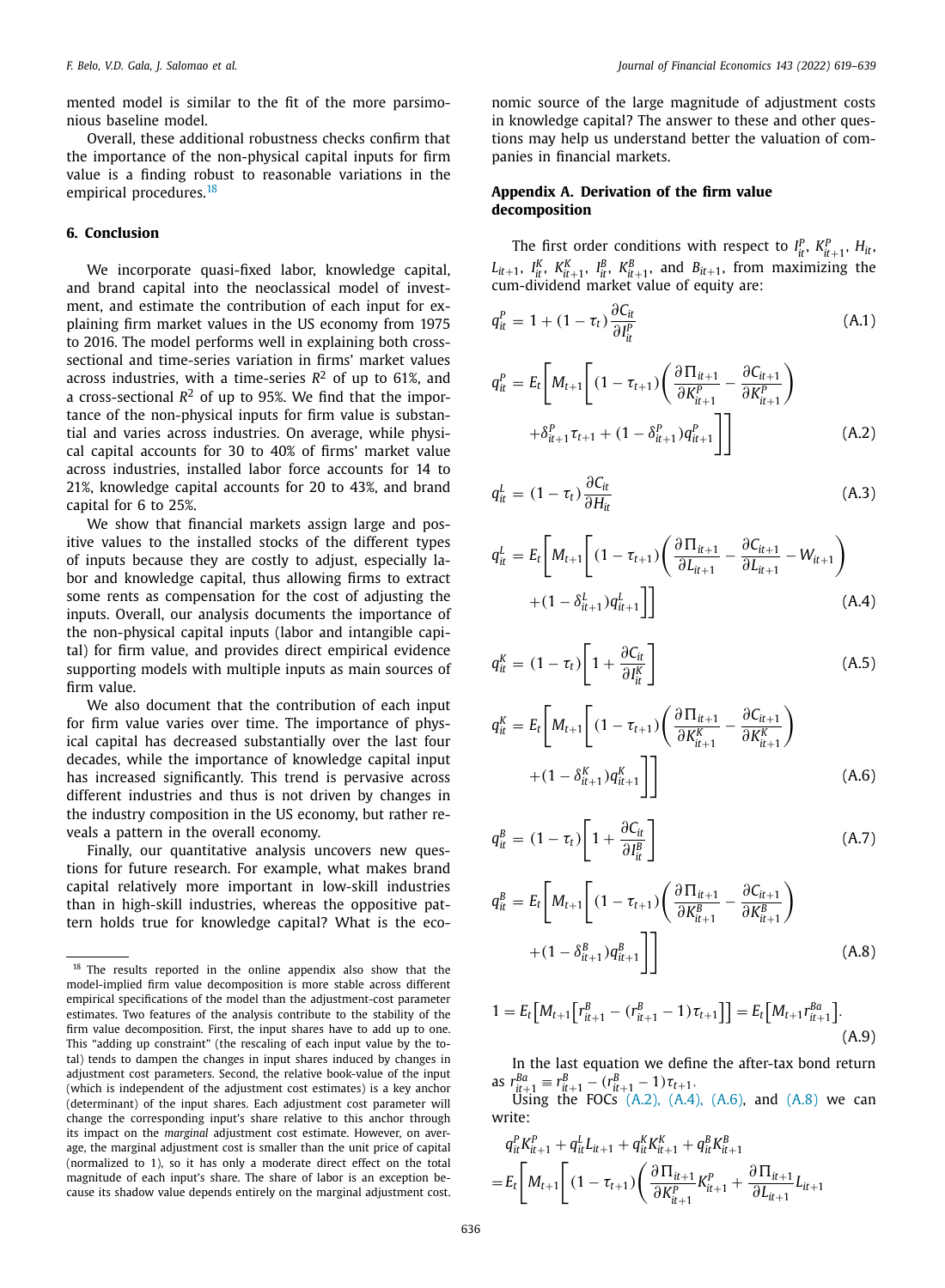<span id="page-18-0"></span>
$$
+\frac{\partial \Pi_{it+1}}{\partial K_{it+1}^K} K_{it+1}^K + \frac{\partial \Pi_{it+1}}{\partial K_{it+1}^B} K_{it+1}^B \bigg) - (1 - \tau_{t+1}) \left( \frac{\partial C_{it+1}}{\partial K_{it+1}^P} K_{it+1}^P + \frac{\partial C_{it+1}}{\partial L_{it+1}} L_{it+1} + \frac{\partial C_{it+1}}{\partial K_{it+1}^K} K_{it+1}^K \right) + \frac{\partial C_{it+1}}{\partial K_{it+1}^B} K_{it+1}^B \bigg) + (1 - \delta_{it+1}^P) q_{it+1}^P K_{it+1}^P + (1 - \delta_{it+1}^L) q_{it+1}^L L_{it+1} + (1 - \delta_{it+1}^K) q_{it+1}^K K_{it+1}^K + (1 - \delta_{it+1}^B) q_{it+1}^B K_{it+1}^B + \delta_{it+1}^P \tau_{t+1} K_{it+1}^P - (1 - \tau_{t+1}) W_{it+1} L_{it+1} \bigg] .
$$

Given the homogeneity of degree one of the operating profit function and the adjustment costs function, we have:

$$
q_{it}^{P} K_{it+1}^{P} + q_{it}^{L} L_{it+1} + q_{it}^{K} K_{it+1}^{R} + q_{it}^{B} K_{it+1}^{B}
$$
\n
$$
= E_{t} \Big[ M_{t+1} \Big[ (1 - \tau_{t+1}) (\Pi_{it+1} - C_{it+1} - I_{it+1}^{K} - I_{it+1}^{B} - I_{it+1}^{B}) - W_{it+1} N_{it+1} \Big] - [1 - \tau_{t+1}) \frac{\partial C_{it+1}}{\partial I_{it+1}^{P}} I_{it+1}^{P} + \delta_{it+1}^{P} \tau_{t+1} K_{it+1}^{P}
$$
\n
$$
+ (1 - \tau_{t+1}) \frac{\partial C_{it+1}}{\partial I_{it+1}^{P}} I_{it+1}^{P} + I_{it+1}^{P} + (1 - \tau_{t+1}) \frac{\partial C_{it+1}}{\partial H_{it+1}} H_{it+1}^{P}
$$
\n
$$
+ (1 - \tau_{t+1}) \frac{\partial C_{it+1}}{\partial I_{it+1}^{K}} I_{it+1}^{K}
$$
\n
$$
+ I_{it+1}^{K} + (1 - \tau_{t+1}) \frac{\partial C_{it+1}}{\partial I_{it+1}^{B}} I_{it+1}^{B} + I_{it+1}^{B}
$$
\n
$$
+ (1 - \delta_{it+1}^{P}) q_{it+1}^{P} K_{it+1}^{P} + (1 - \delta_{it+1}^{L}) q_{it+1}^{L} L_{it+1}^{L}
$$
\n
$$
+ (1 - \delta_{it+1}^{R}) q_{it+1}^{R} K_{it+1}^{R}
$$
\n
$$
+ (1 - \delta_{it+1}^{R}) q_{it+1}^{R} K_{it+1}^{R}
$$
\n
$$
+ (1 - \delta_{it+1}^{R}) q_{it+1}^{R} K_{it+1}^{R}
$$
\n
$$
+ (1 - \delta_{it+1}^{R}) q_{it+1}^{R} K_{it+1}^{R}
$$
\n
$$
+ q_{it+1}^{P} (I_{t+1} \Big[ (1 - \tau_{t+1}) (\Pi_{it+1} - C_{it+1} - I_{it+1}^{K} - I_{it+1}^{B} - W_{
$$

Rearranging the above equation, *itK<sup>K</sup>*

 $= \ldots$ 

$$
q_{it}^{P} K_{it+1}^{P} + q_{it}^{L} L_{it+1} + q_{it}^{K} K_{it+1}^{K} + q_{it}^{B} K_{it+1}^{B} - B_{it+1}
$$
\n
$$
= E_{t} \left[ M_{t+1} \left[ \begin{array}{c} D_{it+1} + q_{it+1}^{P} K_{it+2}^{P} \\ + q_{it+1}^{L} L_{it+2} + q_{it+1}^{K} K_{it+2}^{K} + q_{it+1}^{B} K_{it+2}^{B} - B_{it+2} \end{array} \right] \right].
$$
\nAssurativity applying the above the equation to fit:

Recursively applying the above the equation to future periods, *itK<sup>K</sup>*

$$
q_{it}^{P} K_{it+1}^{P} + q_{it}^{L} L_{it+1} + q_{it}^{K} K_{it+1}^{K} + q_{it}^{B} K_{it+1}^{B} - B_{it+1}
$$
  
=  $E_{t} [M_{t+1} D_{it+1} + M_{t+2} D_{it+2} + M_{t+2} [q_{it+2}^{P} K_{it+3}^{P} + q_{it+2}^{L} L_{it+3} + q_{it+2}^{K} K_{it+3}^{K} + q_{it+2}^{B} K_{it+3}^{B} - B_{it+3} ]]$ 

$$
= \sum_{\Delta t=1}^{\infty} M_{t+\Delta t} D_{it+\Delta t} + \lim_{\Delta t \to \infty} E_t \Big[ M_{t+1} \Big[ q_{it+\Delta t}^P K_{it+\Delta t}^P + q_{it+\Delta t}^L L_{it+\Delta t} + q_{it+\Delta t}^R L_{it+\Delta t} \Big] + q_{it+\Delta t}^K K_{it+\Delta t}^P + q_{it+\Delta t}^R K_{it+\Delta t}^R - B_{it+\Delta t} \Big] \Big].
$$

Assuming that the transversality condition holds then,  $q_{it}^P K_{it+1}^P + q_{it}^L L_{it+1} + q_{it}^K K_{it+1}^K + q_{it}^B K_{it+1}^B = V_{it} - D_{it} + B_{it+1}$  $= P_{it} + B_{it+1}.$ 

# **Appendix B. Additional details about the data**

Here we present the investment price index data used to construct the capital stocks, discuss the calculation of the industry-level wage rate and quit rate, the treatment of the missing R&D and advertising data, and the laborskill industry classification. In addition, we discuss some limitations of the intangible capital data.

*Investment price index data:* There is no readily available data on a price of investment index  $P_t^P$  for our physical capital stock, which is mostly composed of structures and equipment. The BEA provides a price index for a broad investment series that includes investment in structures, equipment, and intellectual property products (which should be excluded from our analysis because it corresponds to intangible capital), and for each of these three items separately.<sup>19</sup> Thus, we first recover the real values for each of the series "structures" and "equipment" by dividing the nominal values of these two series reported by the BEA in the National Income and Product Accounts (NIPA) table 5.3.5 by their corresponding price indices reported by the BEA in the NIPA table 5.3.4. We then calculate a price index for physical capital that includes only structures and equipment (but not intellectual property) in the same manner as the BEA constructs price deflators by dividing the nominal-dollar value of a series by its calculated real value. More specifically, we proceed by dividing the sum of the nominal investment in structures and equipment (reported in the NIPA table 5.3.5) by the sum of the real investment in structures and equipment (recovered by us as described above).

The price of investment index  $P_t^K$  for R&D capital is the BEA price index for intellectual property products, from the Federal Reserve Economic Data (FRED) database.<sup>20</sup> The price of investment index  $P_t^B$  for brand capital is the advertising industry's output price index (PPI), available from the Bureau of Labor Statistics.<sup>21</sup>

 $19$  The price index for the broad investment series is called "Gross" Private Domestic Investment: Fixed Investment: Nonresidential (implicit price deflator)" (series id A008RD3Q086SBEA in FRED).

<sup>&</sup>lt;sup>20</sup> Specifically, we use the annual series "Gross Private Domestic Investment: Fixed Investment: Nonresidential: Intellectual Property Products: Research and Development (chain-type price index), Index 2009=100" (Y006RG3A086NBEA) provided by the BEA.

<sup>&</sup>lt;sup>21</sup> Specifically, the price index for brand capital is the average yearly Producer Price Index by Industry: Advertising Agencies (US Bureau of Labor Statistics, "Producer Price Index by Industry: Advertising Agencies" [PCU541810541810], retrieved from FRED, Federal Reserve Bank of St. Louis). Because this data series only starts in 1996, we extrapolate backward using as predictors "Personal Consumption Expenditures: Chain-type Price Index, Index 2009=100 (BEA)," "Gross Private Domestic Investment: Fixed Investment: Nonresidential: Intellectual Property Products (chain-type price index), Index 2009=100," "Gross Private Domestic Investment: Fixed Investment: Nonresidential: Intellectual Property Products: Research and Development (chain-type price index), Index 2009=100 (BEA)," "Gross Private Domestic Investment: Fixed Investment: Nonresidential: Intellectual Property Products: Entertainment, Literary, and Artistic Originals (chain-type price index), Index 2009=100 (BEA)," and "Private fixed investment, chained price index: Nonresidential: Intellectual property products: Software, Index 2009=100 (BEA)" from the period of 1929 until 1995). (Note: the IPP software series only starts in 1959 so it only enters as a predictor after 1959.)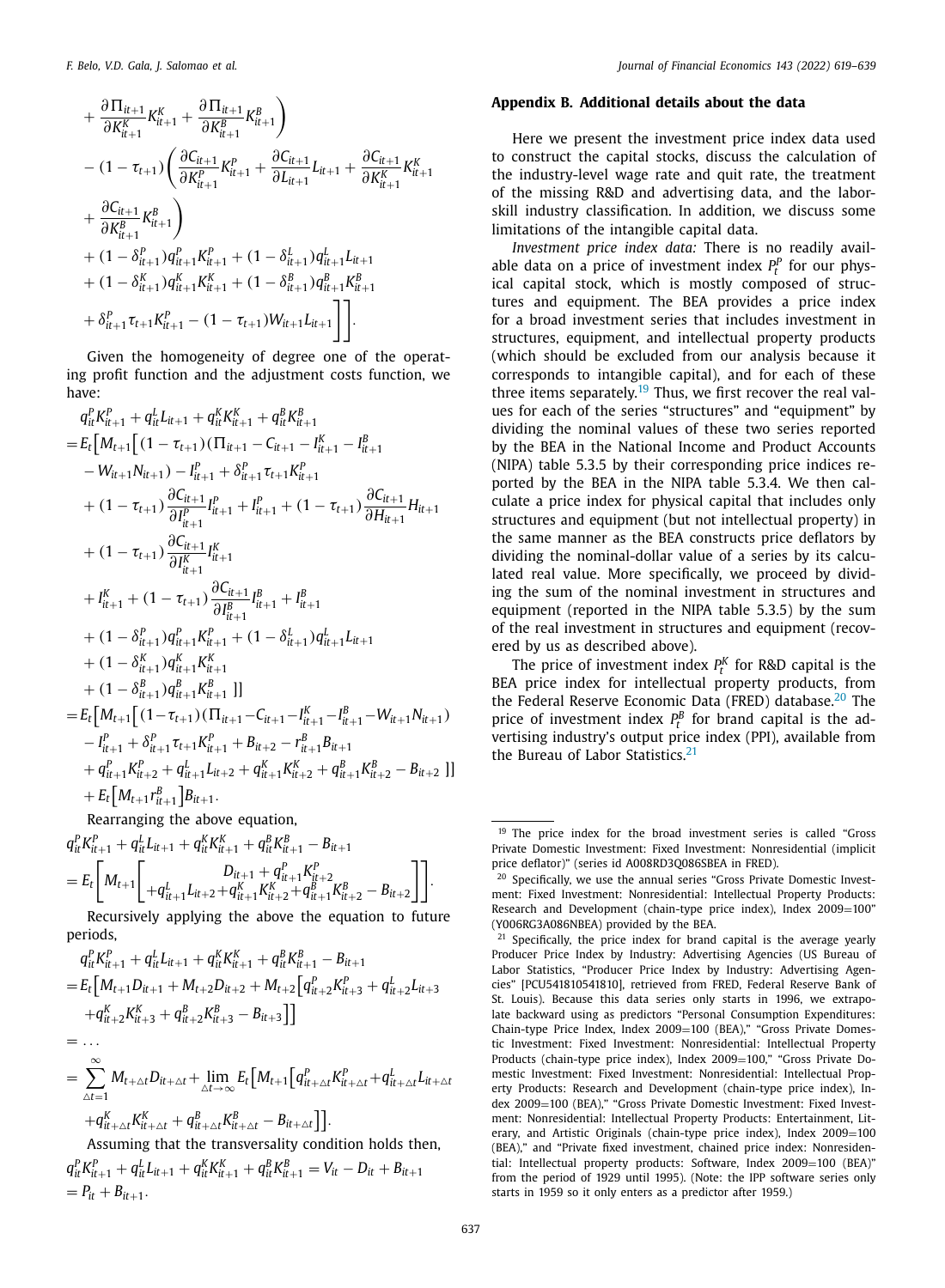*Wage and employee quit-rate data:* To compute the wage rate per worker,  $W_{it}$ , we use annual data from the BEA-NIPA, Section 6. The industry-level wage rate per worker is given by the ratio of the total compensation of employees (which includes wage and salary accruals and supplements to wages and salaries) to the total number of employees in the industry. We use compensation of employees by industry from Tables 6.2B-D and the number of (full-time and part-time) employees by industry from Tables 6.4B-D. To merge the wage data with our firm-level data from Compustat/CRSP, we created a mapping between the wage data and the Standard Industry Classification (SIC) 1987 and the North American Industry Classification System (NAICS) 2002 codes using the industries' description in the BEA tables.

We measure the annual employee quit rate  $\delta_t^L$  using data for 16 major industry groups based on NAICS codes from the Job Openings and Labor Turnover Survey (JOLTS) available from the Bureau of Labor Statistics (BLS). Because this data is only available since 2001, we extend the data backward as follows. We estimate a time-varying quit rate by regressing, for each major industry group in JOLTS, the industry level quit rates on real GDP growth, unemployment rate, the labor vacancy rate, and a measure of labormarket tightness.<sup>22</sup> The fit of the regression for each industry is quite good, with a median time-series  $R^2$  of 88% across industries. For each industry, we then extend the quit rate back to cover the entire sample prior to 2001. We also use the same procedure to estimate a time-varying aggregate JOLTS quit rate for the industry group "Total Private" (i.e., an overall quit rate), and assign this rate to firms that belong to industries not covered in JOLTS or that have a missing industry code. This procedure allows us to have variation in the employee quit rate both in the crosssection and in the time-series.

*Missing R&D and advertising data:* We treat missing R&D data as follows. In 1972, the APB Opinion No. 22 made the disclosure of R&D expenditures in financial statements mandatory and the SEC started to require the reporting of R&D in the Annual 10-K reports (SEC No.125). However, until 1975, when the FASB started to require the expensing of all R&D expenditures during the year incurred, disclosure of R&D in the firms' financial statements was still limited. Given this, after 1975, we assume that, if R&D is missing, it corresponds to zero. Also, to use as much data as possible, and because there is a significant share of companies that reports R&D prior to 1975, we construct the stocks of knowledge capital starting in 1970 (whenever possible). Even though we only estimate the model starting in 1975,

this procedure allows us to mitigate the negative impact on our analysis of the potential mis-measurement of the initial knowledge capital stock for the firms present in the sample which have data prior to 1975.

We treat the missing Advertising (item XAD in Compustat) data as follows. In 1994, the SEC passed Financial Reporting Release 44 (FRR 44), which eliminated the disclosure requirement of advertising expenditures in public firms' annual reports. Before the passage of FAR 44 (which became effective on December 20, 1994), public firms were required to report advertising spending if it exceeded 1 percent of their total sales (according to the SEC Release AS-125, which became effective for financial statements for periods ending on or after Dec 31, 1972). Based on this we calculate the brand capital stocks using data starting in 1972 when companies start to report advertising expenses in the "Supplementary Income Statement Information" schedule. We impute missing advertising data based on the observed selling, general and administrative (SG&A) expenses using the firm-level average ratio of advertising expenses-to-SG&A ratio for the years in which neither of these values is missing. Given the different disclosure requirements throughout the years, however, we cap the imputed amount at 1% of sales for the years from 1972 through 1993 (to make the imputed values consistent with the reporting standards). We exclude from the sample all the firms with missing XAD during the entire sample period.

*Labor skill industry classification data:* We classify an industry to be a low- or high-skill industry based on the percentage of workers in that industry that work on occupations that require a high level of training and preparation (high-skill workers) using the Specific Vocational Preparation (SVP) index from the Dictionary of Occupational Titles (DOT), available from the Department of Labor, and employee data from the BLS, Occupational Employment Statistics (OES) program. The data is from Belo et al. [\(2017\),](#page-20-0) available from the authors' webpages. The base industrylevel data is available at the three-digit SIC level before and including year 2001, and at the four-digit NAICS level after 2001. An industry is classified as a high labor-skill industry if it belongs to a 3-SIC or 4-NAICS industry in which the percentage of high-skill workers in that industry (defined in Belo et al. [2017](#page-20-0) as variable PSKILL) is above the median of the cross-sectional distribution of the PSKILL variable. Conversely, we classify an industry as a low labor-skill industry if the percentage of high-skill workers in that industry is below the median of the cross-sectional distribution of the industry-level PSKILL variable. Because the data only refers to the period from 1991 to 2013, for the period from 1975 to 1990, we use an average of the data from 1991 to 2001 and, for the period from 2014 to 2016, we use an average of the data from 2002 to 2013. The industry classification of each firm is very stable over time.

*Discussion on the limitations of the intangible capital data:* Our measurement of the firm-level intangible capital stocks follows previous work whenever possible taking into account legal reporting requirements and how the data is treated in Compustat. In constructing these stocks, however, it is important to recognize that there are several implicit empirical choices that one has to make, and

<sup>22</sup> For the real GDP growth we use the series: Real Gross Domestic Product (US Bureau of Economic Analysis, series A191RL1A225NBEA, retrieved from FRED, Federal Reserve Bank of St. Louis; https://fred.stlouisfed.org/ [series/A191RL1A225NBEA,](https://fred.stlouisfed.org/series/A191RL1A225NBEA) April 30, 2018). As for the unemployment rate we use the series: Civilian Unemployment Rate [UNRATE] (US Bureau of Labor Statistics, retrieved from FRED, Federal Reserve Bank of St. Louis; [https://fred.stlouisfed.org/series/UNRATE,](https://fred.stlouisfed.org/series/UNRATE) April 30, 2018.). For the labor vacancy rate we use the Help Wanted Index (HWI) referenced in [Barnichon](#page-20-0) (2010) and provided in Regis Barnichon's website. The HWI is provided at the monthly level, in the regressions we use the yearly average. We construct a measure of labor market tightness as the ratio of the vacancy rate and the unemployment rate.